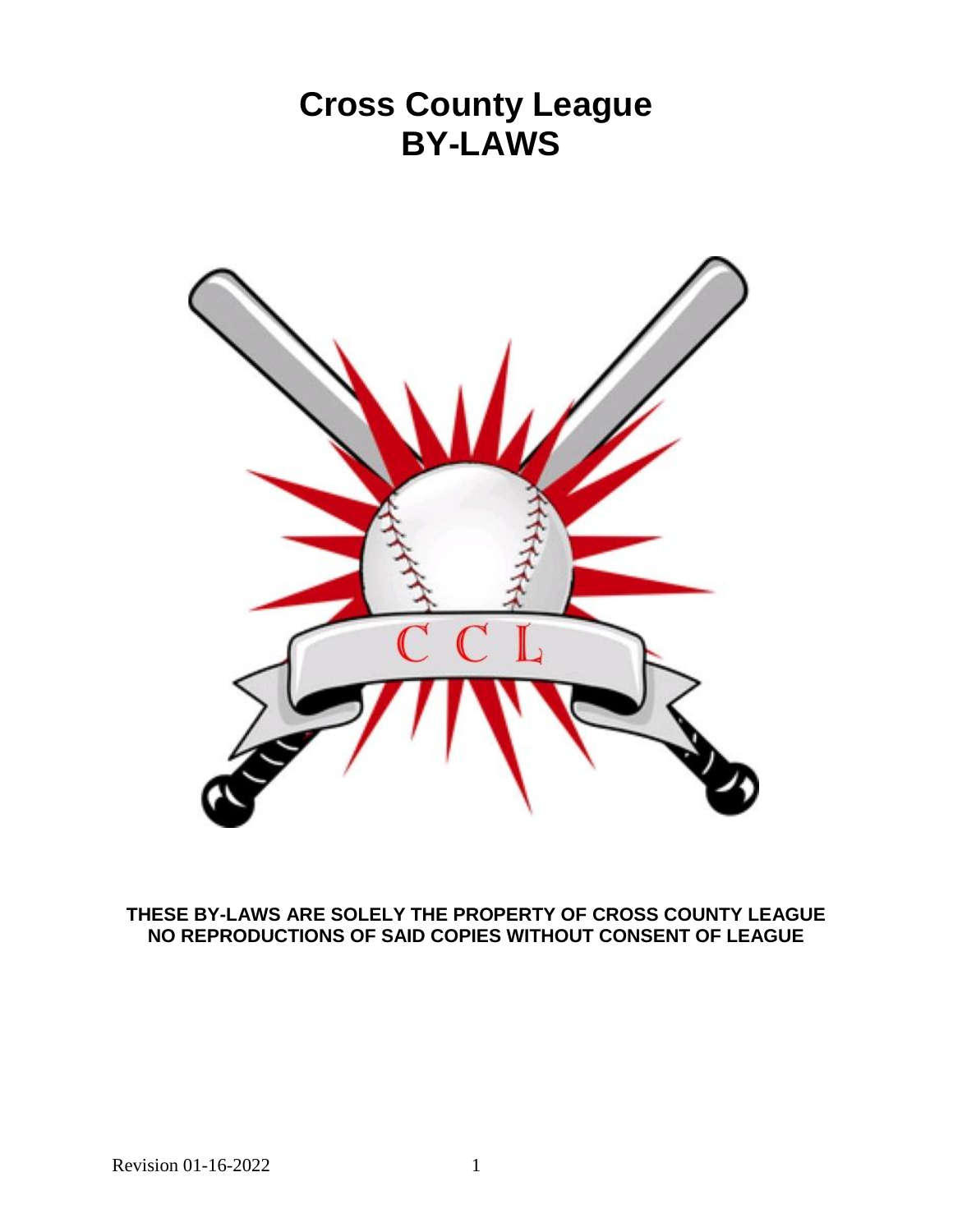# **CROSS COUNTY LEAGUE RULES**

# **YEAR 2022**

| <b>Table of Contents</b>    | Page 2 |           |
|-----------------------------|--------|-----------|
| <b>Central Council</b>      |        | $3-4$     |
| <b>Mini Boys Rules</b>      |        | $5-9$     |
| <b>Mini Girls Rules</b>     |        | $10 - 14$ |
| <b>Minor Boys Rules</b>     |        | $15-19$   |
| <b>Major Boys Rules</b>     |        | $20 - 23$ |
| <b>Colt Boys Rules</b>      |        | 24-27     |
| <b>Micro / T-Ball Rules</b> |        | 28        |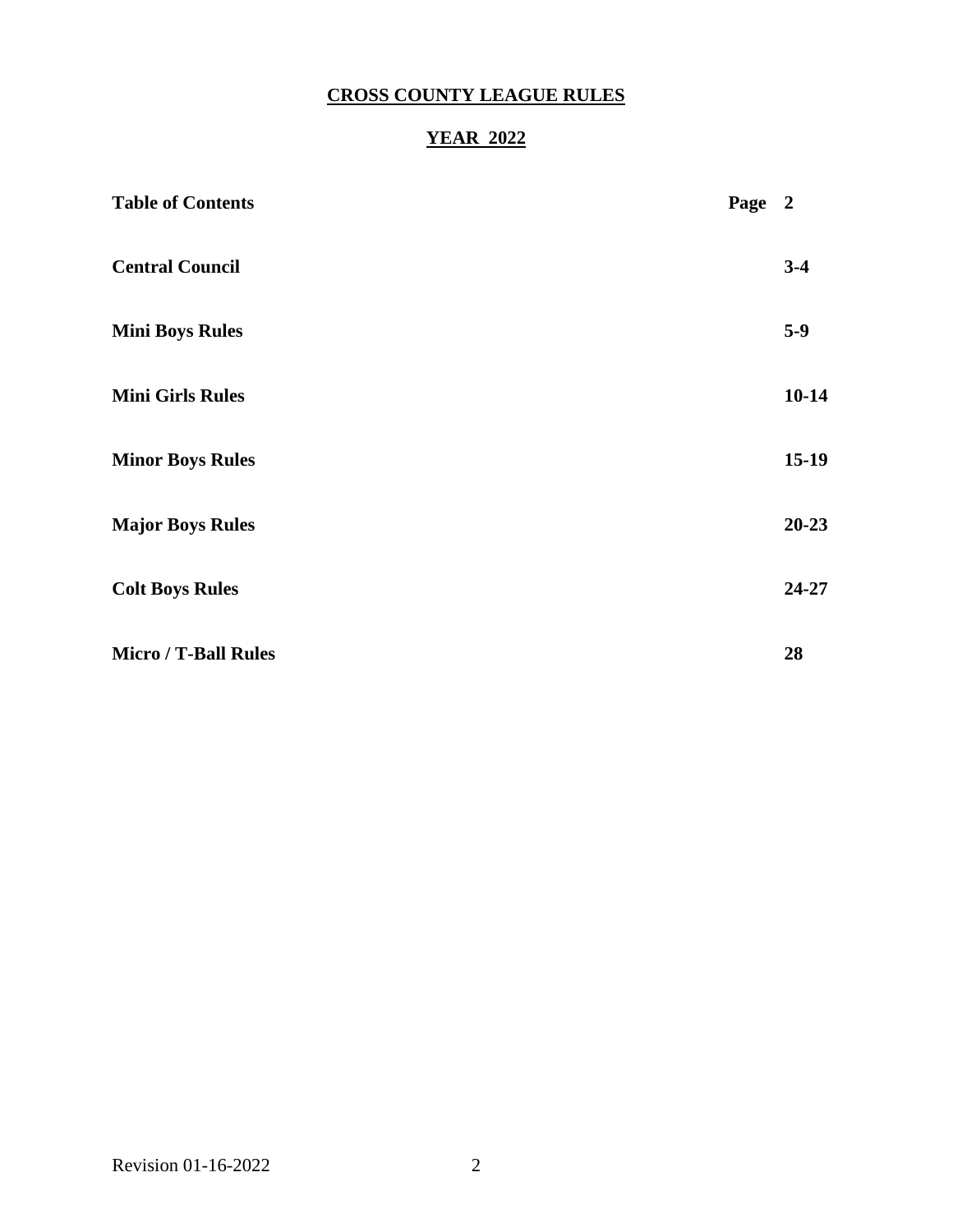# **CENTRAL COUNCIL**

A Central Council will be formed with representatives from EACH town. The Council will reform each September and will serve TWO years.

A. The Presidency will rotate between towns every two years. September 2017-2018 - Tri-Village September 2019-2020 - Franklin Monroe September 2021-2022 – Arcanum September 2013-2014 – Eldorado September 2015-2016 – West Milton

Any New Towns will be added to the bottom of the list.

The President is responsible for chairing council meetings and scheduling the entire league.

- B. The other members of the council will act as league treasurer, secretary, tournament advisor, and purchaser of trophies.
- C. Each town has one vote through their council representative. Three of five (3 of 5) towns must be present for a meeting to be official.
- D. Trophy cost will be paid by league treasurer based on the number of teams in each division.
- E. The Council will discuss any proposed changes to the current rules and by-laws. The Council will agree on the wording of the rules or by-laws. The secretary will include the proposed wording in the minutes. Each member shall then be responsible for determining the position of his or her town before the next council meeting. A vote will be taken at the next council meeting. If the change is passed with no rewording, it becomes effective immediately and the league President will revise the written rules. If the wording is changed prior to voting, the change will not become effective until after the next meeting to allow for revote.
- **F.** When a town has more then one team in a division, teams will be selected by a fair draft. **The manager's child will be the ONLY guaranteed player assigned to the manager's team.**
- G. Each town will hold an open registration to all children within their school district. All children will play for the town where they attend school, unless their school district does not have a recreation league then they may play in the district that they live in. The Central Council must approve any exceptions.
- H. All towns will complete registration by March 8th, and league teams will be established by March 15th.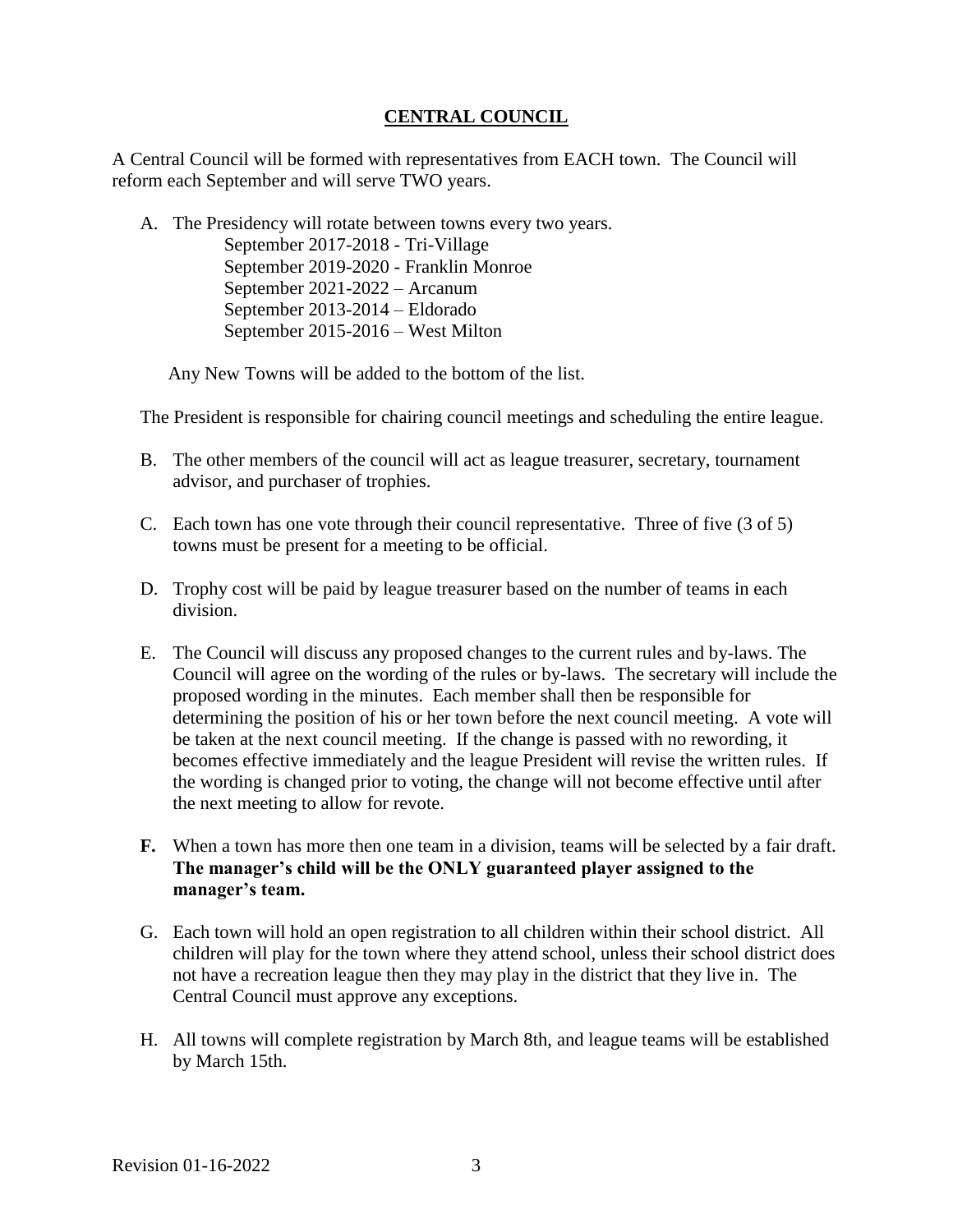# **CENTRAL COUNCIL**

- I. Each town determines their own registration fees.
- J. Moneys will be collected by March  $18<sup>th</sup>$ , and given to the league treasurer for the purchase of trophies: The League fees will be \$60.00 per team. Colt Boys and Jr. High Girls fees will be \$150.00. Towns holding the League tournament are responsible for paying umpires, except for the Colts Division and Jr. High Girls. The towns holding Colt and Jr. High Girls league tournaments will be reimbursed for sanctioned umpires; the amount reimbursed is limited to the total amount of league fees for said division minus the cost of trophies.
- K. The Cross County League retains the right to adjust the league fees based on their current financial standing or other needs of the league that may arise.
- L. The league will purchase third place trophies in all divisions no matter how many teams per division.
- M. The Cross County League shall retain a minimum of \$1,000.00 in a checking and/or savings account at the end of each season after all expenses have been paid for the current calendar year.
- N. No boy or girl will be permitted to play in a lower division than their age permits. Towns may appeal to allow a child play in a lower division if the child has some sort of physical disability that would hinder their game play and cause unsafe risk to their or others safety.
- O. Each town will assign their players to the following divisions based on the child's age.

BOYS AND GIRLS: As of January 1<sup>st</sup> of the current year. Mini Boys & Girls – 7-8 year olds Minor  $-9-10$  year olds Major  $-11-12$  year olds Colts  $-13-14$  year olds\* see pitching restrictions in Colts rules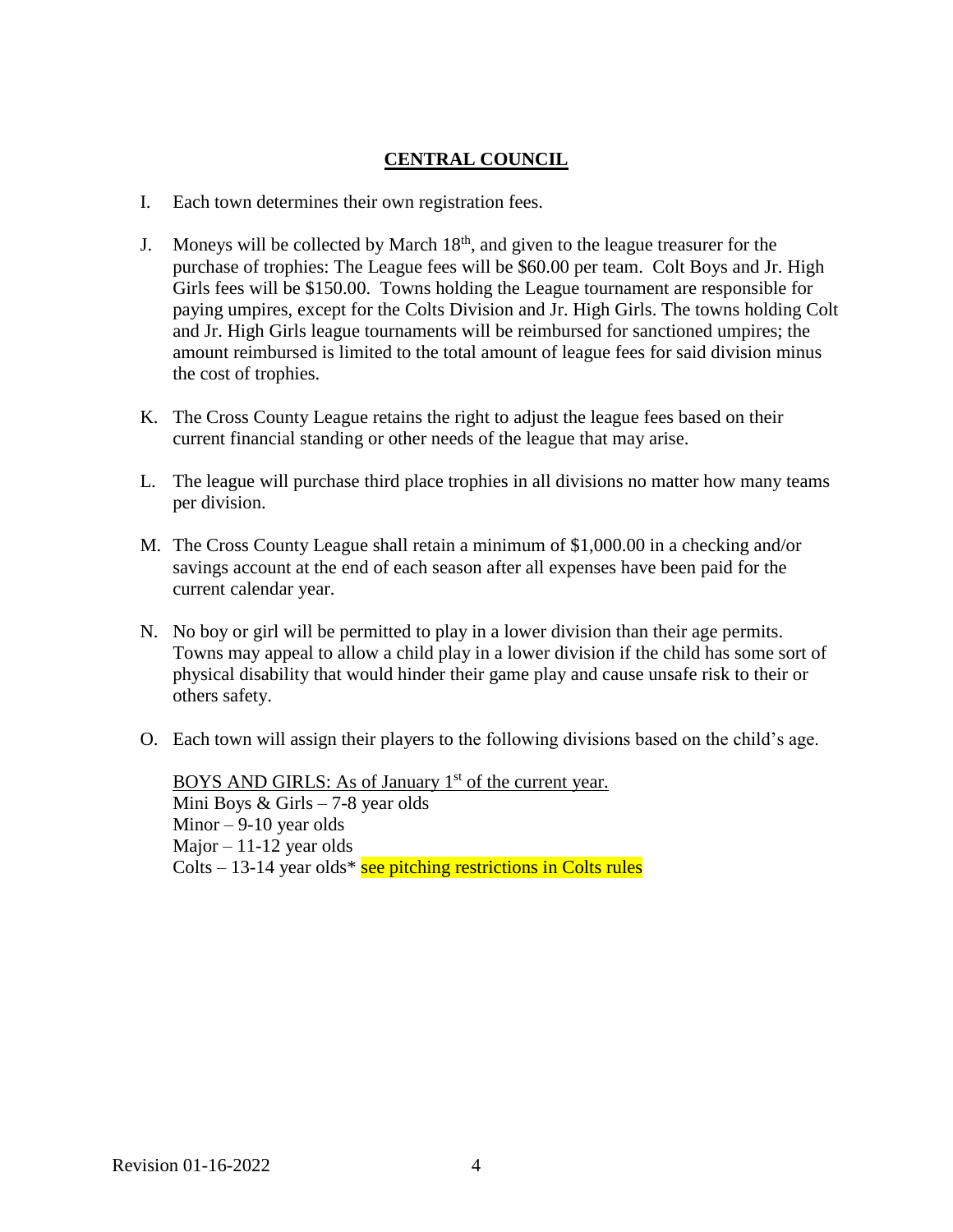#### **MINI BOYS RULES**

#### GENERAL RULES

- 1. Home team will furnish game balls and 1 plate umpire. Ump must be age 14+.
- 2. No protest of league games. Umpires decision is final.
- 3. The umpire has the right to eject any heckler from the premises. If the person refuses to leave, the umpire has the right to halt the game.
- 4. All coaches and umpires must have shirts on, and refrain from smoking on the field. No alcoholic beverages are permitted.
- 5. All league games must be completed by the start of league tournament date or will be forfeited. Home team is responsible for rescheduling. The only exception is games played on the last week of the season. Contact town President to reschedule.
- 6. The High School bat rule DOES NOT APPLY. League bat rule: Either wood, composite, or aluminum bats may be used. All wood bats must have tape on the handles.

All  $2\frac{1}{4}$  inch bats may be used, any bat over  $2\frac{1}{4}$  must be USA stamped.  $2\frac{5}{8}$  is max barrel size.

- 7. The 2 managers must agree whether a game shall be started or not, due to unsuitable weather conditions.
- 8. The home plate umpire shall be the judge as to suspending a game after it has started, with the exception of Mini's where the field umpire will decide.
- 9. Any team not present within ten minutes of scheduled game time on the date set forth will automatically forfeit the game. (By Umpire's watch)
- 10. No player may play more than one age group with the exception of general rule No. 11.
- 11. If a team is unable to field a team, they may bring up a player from a lower division to complete their roster. Alternates must bat last. If the regular roster player is benched and the alternate ball player plays, the game will become a forfeit.
- 12. Alternates CANNOT practice with the team.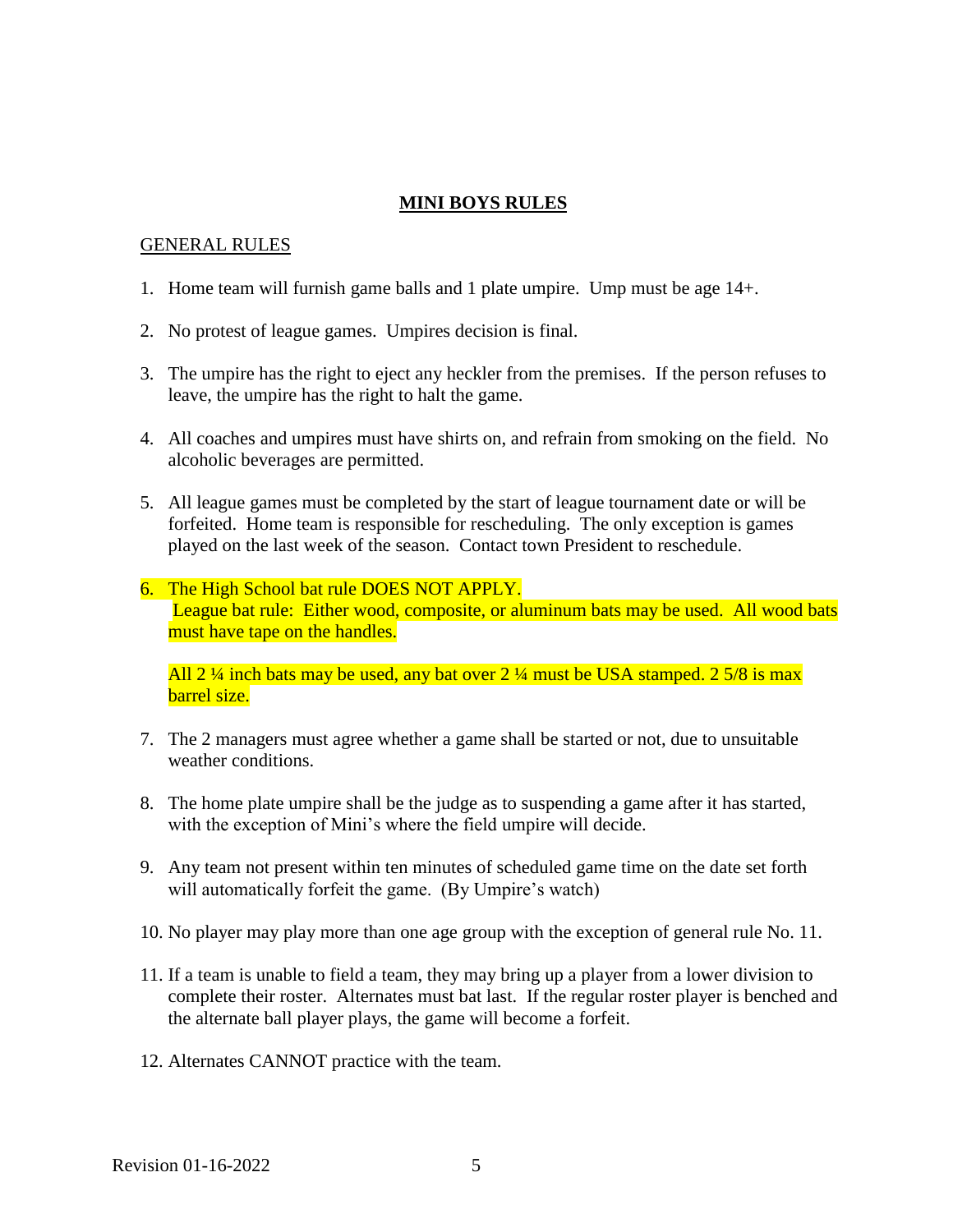13. All players present and on the team roster must play, except that a player may be forced to sit the bench for disciplinary reasons; but only if agreed to by the opposing team coach.

## **MINI BOYS RULES**

- 14. If a player is either sick or injured, the player may remove himself or herself from the game by notifying the umpire. Once removed a player may re-enter the game one time. If the player is removed again for injury the player cannot re-enter the game. The player will be skipped and not counted as an out. Each player must play the minimum number of innings in the field, if they can't, they will be removed from the line up as stated above.
- 15. All Mini players are required to play 2 full innings in the field. **(NO SUBSTITUTIONS** ;) unless the game does not go the full number of innings, or due to injury. Failure to play all players the required number of innings will be forfeiture of the game.
- 16. When a player is ejected it will be for the rest of that game only. The town board he or she plays for will carry out any further action taken on that player.

## PLAYING FIELD

## MINI BOYS DIVISION

Boys 7-8, 60 feet base paths. 20 feet foul radius from home plate. Pitchers (Coach) must pitch from a minimum of 35 feet from home plate. 10' pitchers circle at 45' from home plate (Pitcher position area.)

**Home Plate area Batters Box:** The Batters Box is a rectangular shaped box measuring 3' by 6' parallel to and 6" from the side edges of Home Plate. The batters box is positioned so that the (back corner) of the home plates rectangle shape 17 by 8 1/2 is centered at the 2 1/2' or mid point of the 5'side of the box.

These two 3' by 6' boxes are 6" from and parallel to the sides of our home plate. These batter boxes are placed on each side of home plate.

## PLAYING REQUIREMENTS

- 1. Steel spikes cannot be worn
- 2. Catching equipment:
	- a. Hardball: Catchers must wear facemask with throat guard, (hockey style face mask) shin guards, helmets, and chest protector.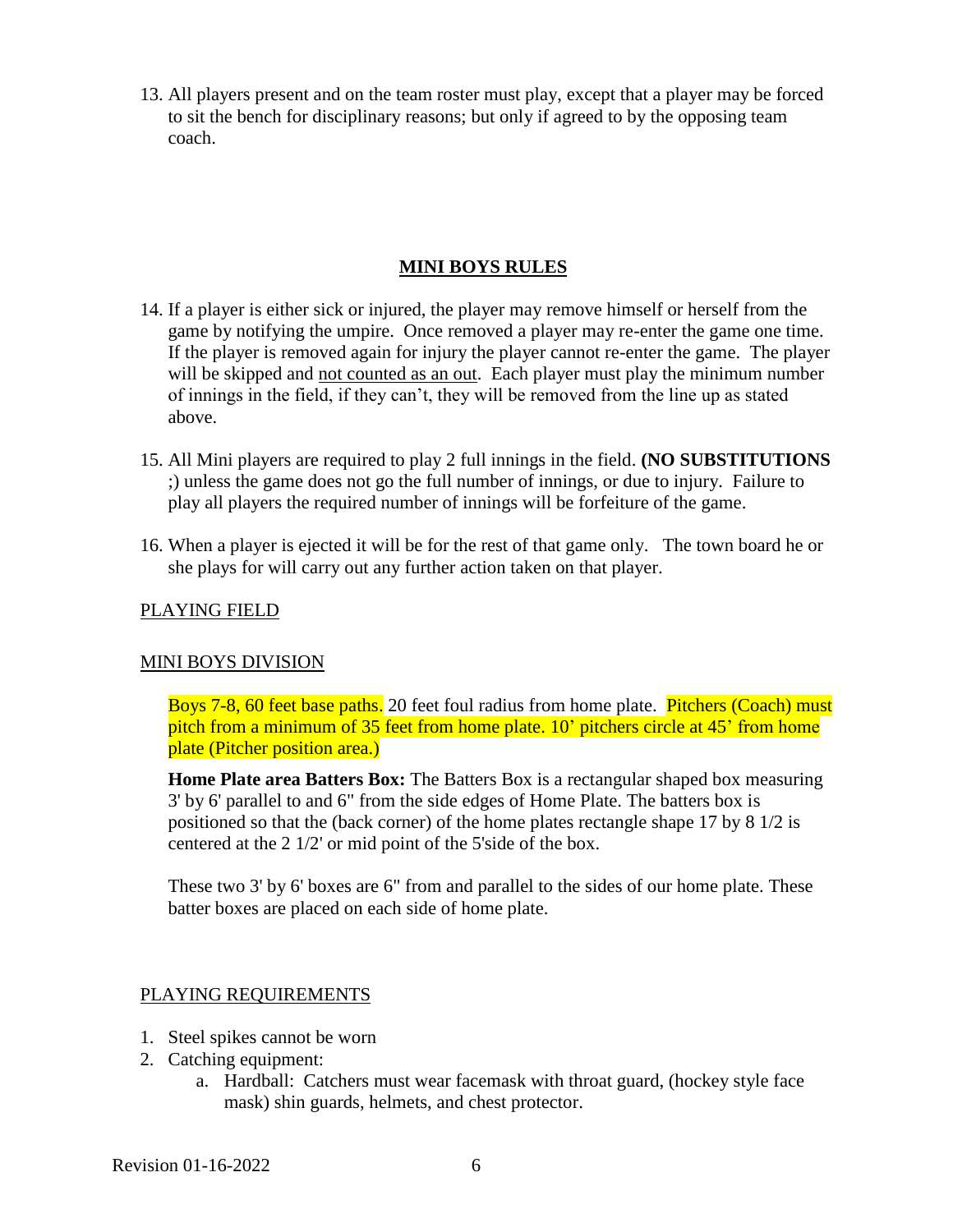- 3. Batting helmets will be worn while at bat and on the bases.
- 4. NO JEWELRY of any kind will be allowed during a game. An exception will be made for religious or medical medallions. This shall be removed from chains and taped or sewn under the uniform.
- 5. Velcro sleeve strips may be worn but NO STRINGS OR RIBBONS OF ANY KIND**.**
- 6. Pockets will be empty.
- 7. Type Balls: Hardball: will be regulation balls

### **MINI BOYS RULES**

## GAME RULES

- 1. The Ohio High School rulebook will be used with the exception of specific league rules.
- 2. A game shall consist of 5 innings. A game will be considered complete if suspended after 4 full innings or 3 1/2, if the home team is winning.
- 3. There will be a 12 run rule after the  $4<sup>th</sup>$  inning or 3-1/2 if home team.
- 4. All half innings shall consist of 3 outs or 6 runs, except the  $5<sup>th</sup>$  inning, which will consist of 3 outs being made.
- 5. If a player throws a bat, both teams will be warned at the same time. The next player throwing a bat from either team will be called out. The batter is out; the ball is dead, and all runners return to their base.
- 6. A straight batting order will be used. All players will bat. If a player shows up after the game has started, he will be put in last position in the batting order.
- 7. No pinch runners except in the case of injury. If a runner is injured, the pinch runner will be the player who made the last out. High School speed up rule does not apply.
- 8. Teams will consist of 10 players, 6 of which will play the standard infield positions. All base players cannot play past 5 feet in front of the base line.
- 9. Teams must field at least 8 players to begin a game.
- 10. A batted ball must travel at least 20 feet to be in play or fair. The field will be lined showing the 20-foot area. If a pop up is caught within the 20-foot area the batter is out. If a ground ball is touched within the 20-foot area it is a foul ball. If the ball stops on the line, it is a fair ball.
- 11. A base runner may not steal or leave base until after a ball is hit. The umpire will declare a Dead ball. **FIRST TIME-**will be a warning for both teams, runner/s will return to base, no pitch to batter and play resumes. **SECOND TIME-**dead ball will be declared by the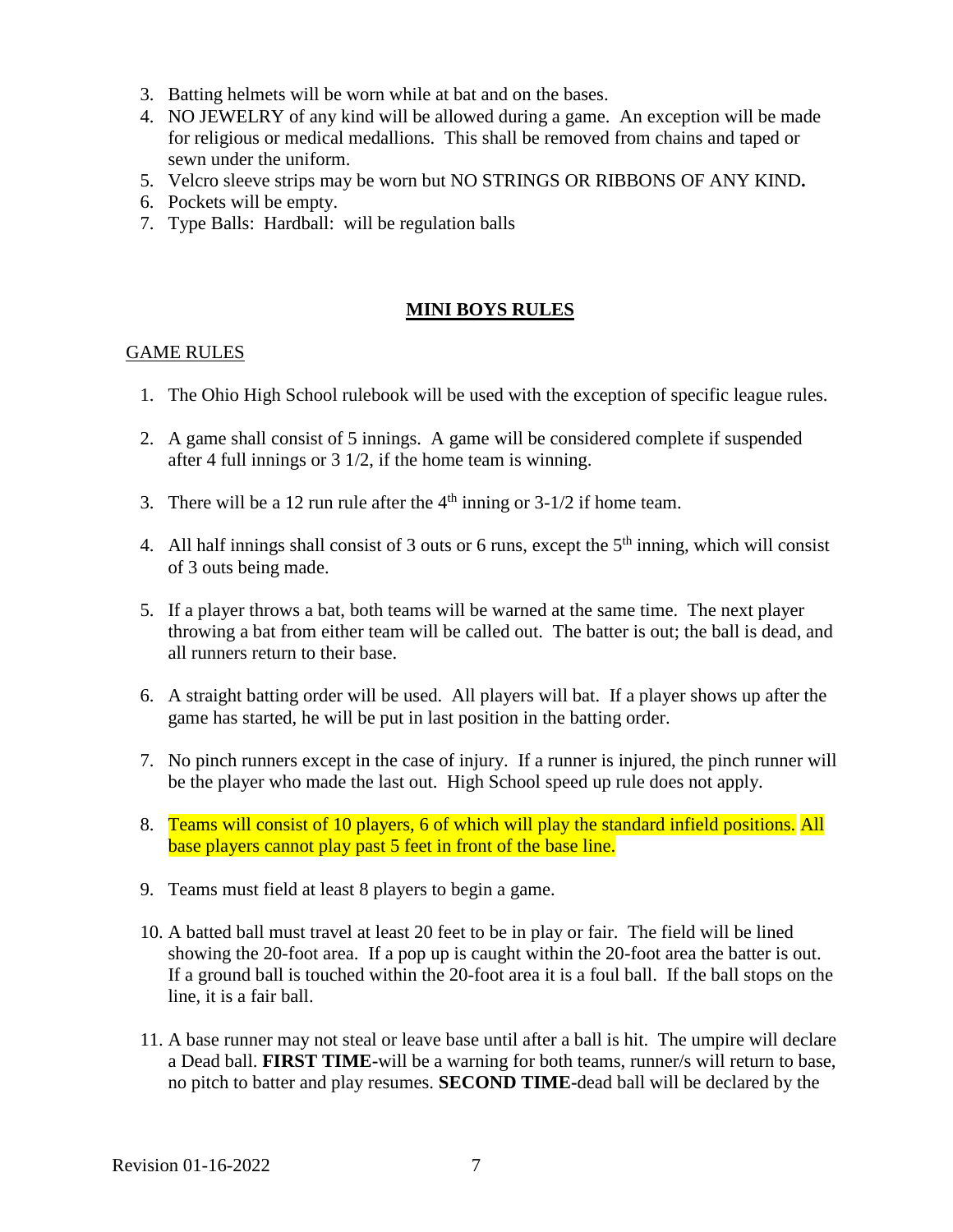umpire-no pitch to the batter, no one advances, and the runner is out. If third out, the batter is the first batter the next inning.

12. Coach pitching must pitch from 35' marker on diamond. Coach Pitcher must have one foot on 35' marker while pitching. Coach Pitcher must leave playing field after ball is hit and in play. If coach pitcher does not exit the playing field during an active play, a warning will be issued by the plate umpire. Second warning, play will be called dead. Batter is called out and no runners can advance. Pitcher player may be no closer than the 10-foot pitchers circle that is 45 feet from home.

#### **MINI BOYS RULES**

13. Infield hit : Batter and runner can advance only one base, but at their own risk. Base runners can advance 1 base on an overthrown ball from the infield at own risk.

Example – If the batter hits the ball to the pitcher, with a runner on first, the runner advances to second base and the batter advances to first. If the pitcher overthrows first base, then the runner now on second can advance to third and the batter on first can advance to second. Both runners would not be able to advance beyond the bases. Both of these would be at the runners own risk. If the first baseman tries to throw the runner out at second and overthrows the base, the runners CANNOT advance any further.

Definition-infield hit: a batted ball that is stopped/fielded within the established infield area.\* Due to differences in diamond sizes, umpire will establish how they will judge I.F./O.F. hits during pregame meeting.

- 14. Outfield hit: Fielder must stop the lead runner to be declared a dead ball. Example: Ball under control by player stopping lead runner progress. Once lead runner progress is stopped, time may be called by umpire. Definition: a batted ball that travels through Or past the infielders and into the established outfield area. \*a ball fielded by an outfielder within the infield is still only an infield hit. A ball fielded in the outfield by an infielder is still an outfield hit.
- 15. Pitching position player must play inside the 10 foot pitchers circle no closer than 40 foot from home plate, until a pitch is made. Pitcher must have at least 1 foot inside the circle at the time of the pitch.
- 16. A defensive coach can be used in the vicinity of  $2<sup>nd</sup>$  base (outfield side) for instructional purposes only. He must not in any way interfere with the players or umpire.
- **17.** All managers will pitch to their own team under or over handed. Each batter may be thrown up to 7 pitches or 3 swinging strikes, whichever comes first. However, if the batter fouls on the third strike, they continue to bat until all 7 pitches have been used. If the  $7<sup>th</sup>$  pitch is fouled, the batter will continue until a pitch is not hit or fouled at which point the batter will be called out. A batted ball that hits a pitching coach will be a dead ball and counted as a no pitch.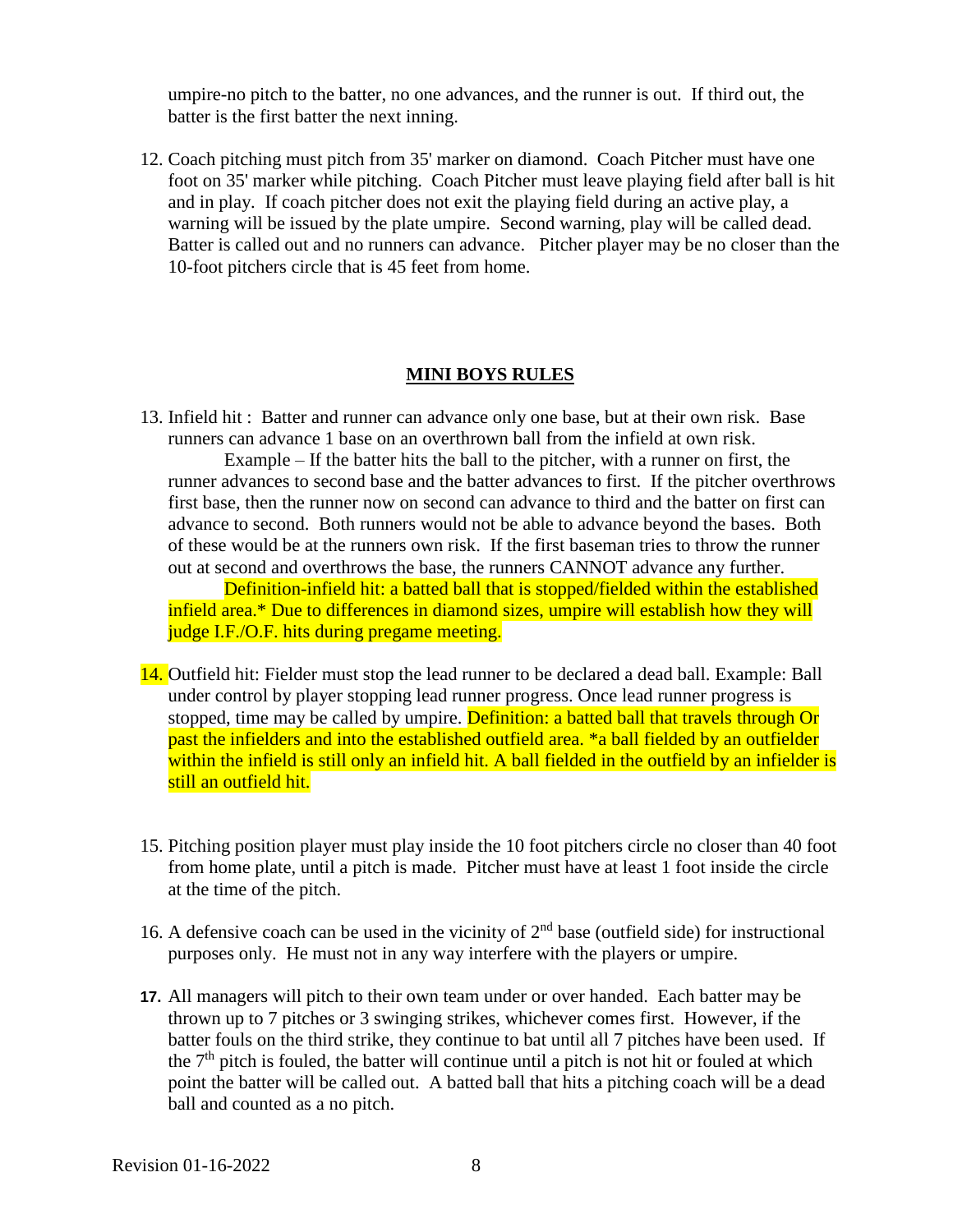- **18. Chanting will be allowed in mini division only. Hey batter batter swing. No chanting at a specific child other than batter.**
- **19. Infield fly rule will not be used.**

**DEFINITION OF THE PITCHERS CIRCLE:** The Pitchers circle is a chalked line running 10' in diameter from a 45' distance from home plate.

**DEFINITION OF UNDER CONTROL:** If a ball is picked up in the glove or bare hand then dropped while trying to throw it the ball has been under control.

### **MINI BOYS RULES**

#### LEAGUE TOURNAMENT RULES

- 1. League standings: No league ties, there will be a clear  $1<sup>st</sup>$ ,  $2<sup>nd</sup>$  and  $3<sup>rd</sup>$  place winners.
	- a. First tiebreaker—head to head play during LEAGUE PLAY ONLY\*.
	- b. Second tiebreaker—least runs scored against your team during LEAGUE PLAY ONLY\*.
	- c. Third tiebreaker flip-of-coin \*League play is defined as the first time two teams meet during the regular season regardless if their first meet happens to be the second time they were scheduled to play.
- 2. There will be a drawing no later than Wednesday, one week before the tournament. Host town should inform all towns of date and time.
- 3. Before the drawing, the top three teams must be seeded. The first seed will choose where they want to be placed on the bracket, the second seed will decide where they want to go on the bracket, and then the third seed will decide where they want to go on the bracket. The  $1<sup>st</sup>$ ,  $2<sup>nd</sup>$ , and  $3<sup>rd</sup>$  seed may waive the right to choose their bracket location until the remaining teams begin their "draw from a hat" process. The teams left will draw numbers out of a hat; and #1 will go on the bracket, then #2 and continue in a numerical order until all teams are placed. If a coach or representative from a team doesn't show up they will be placed last on the bracket.
- 4. Teams of the same town will play each other if drawn.
- 5. Home town furnishes all balls, umpires, and supplies needed for the tournament.
- 6. Cross County League will supply trophies.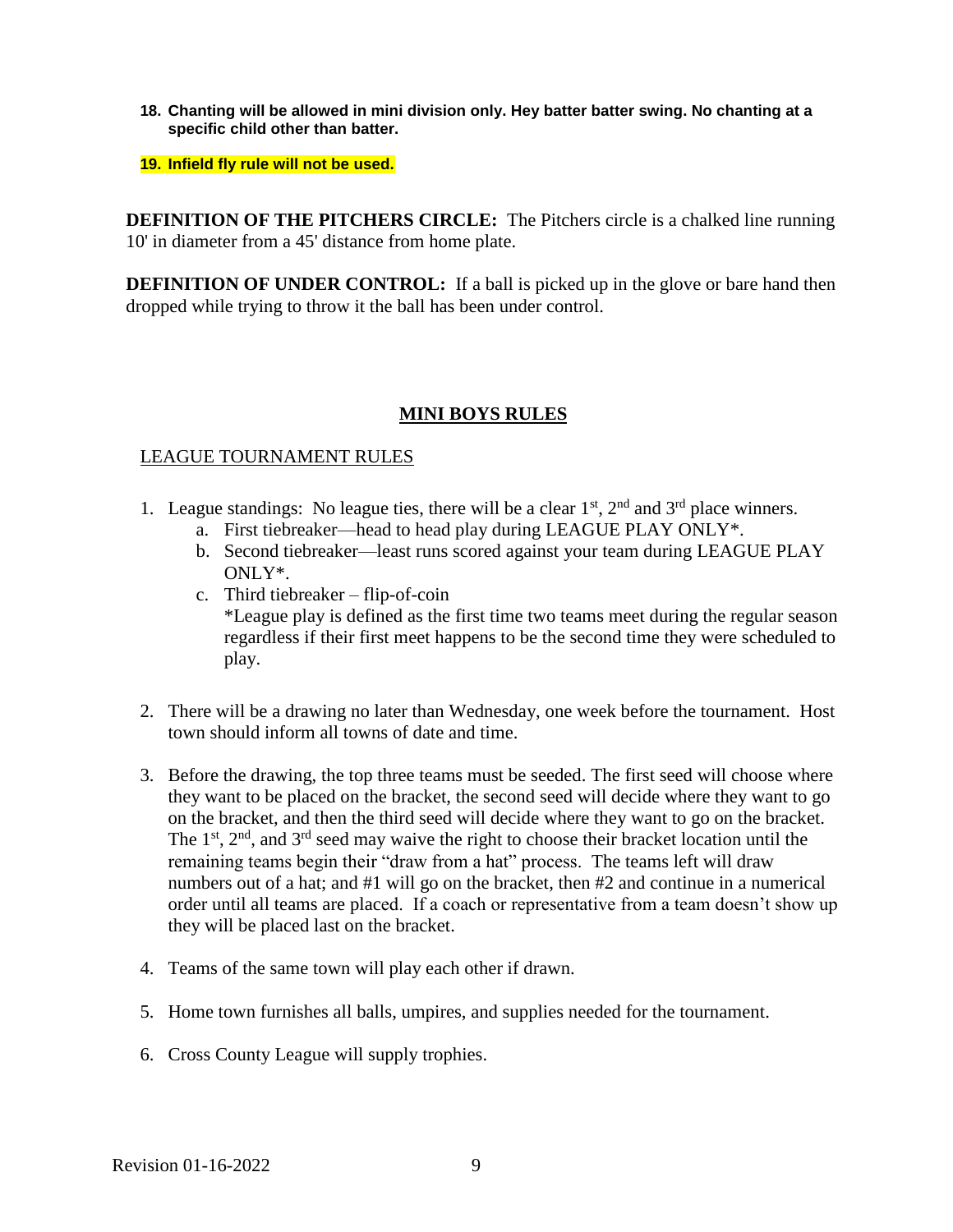- 7. If a lower division player is needed to play on an upper division team, he or she can play for only ONE team during the entire tournament.
- 8. Tournament will be run as a double elimination tournament with an ASA style bracket used for the drawing of the tournament. Brackets should be posted during the games. Contact the tournament chairman if you need ASA brackets.
- 9. League rules will be used for tournaments
- 10. **No more than three games per team per day**. Tournament games shall include play through two weekends and the week between if required.
- 11. All Games will be played out. No suspended games for ANY REASON.

## **MINI GIRLS RULES**

### GENERAL RULES

- 1. Home team will furnish game balls and 1 plate umpire. Ump must be age 14+.
- 2. No protest of league games. Umpires decision is final.
- 3. The umpire has the right to eject any heckler from the premises. If the person refuses to leave, the umpire has the right to halt the game.
- 4. All coaches and umpires must have shirts on, and refrain from smoking on the field. No alcoholic beverages are permitted.
- 5. All league games must be completed by the start of league tournament date or will be forfeited. Home team is responsible for rescheduling. The only exception is games played on the last week of the season. Contact town President to reschedule.
- 6. The High School bat rule DOES NOT APPLY. League bat rule: Either wood, composite, or aluminum bats may be used. All wood bats must have tape on the handles. Players may only use  $2 \frac{1}{4}$ " bats with NO drop limit.
- 7. The 2 managers must agree whether a game shall be started or not, due to unsuitable weather conditions.
- 8. The home plate umpire shall be the judge as to suspending a game after it has started, with the exception of Mini's where the field umpire will decide.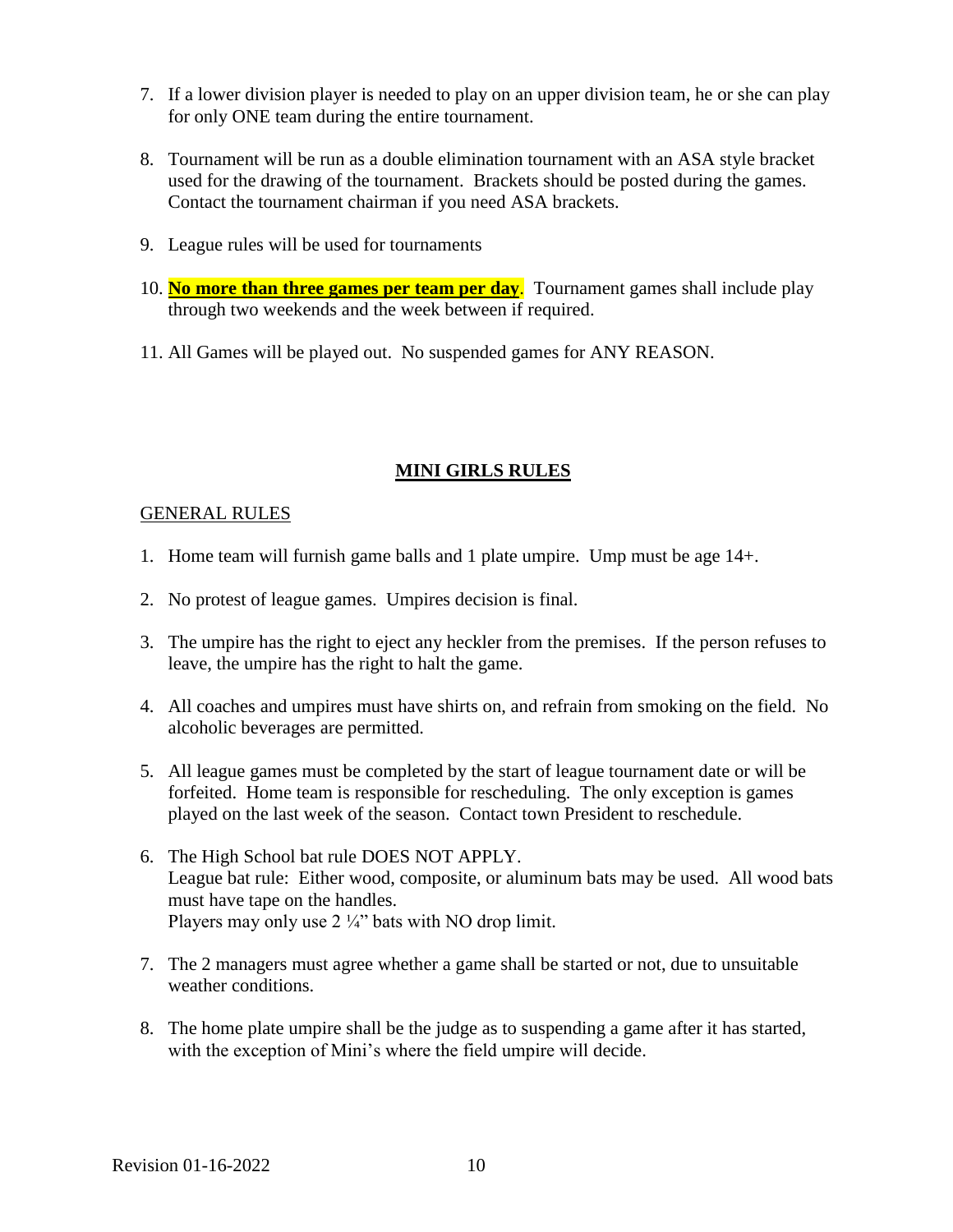- 9. Any team not present within ten minutes of scheduled game time on the date set forth will automatically forfeit the game. (By Umpire's watch)
- 10. No player may play more than one age group with the exception of general rule No. 11.
- 11. If a team is unable to field a team, they may bring up a player from a lower division to complete their roster. Alternates must bat last. If the regular roster player is benched and the alternate ball player plays, the game will become a forfeit.
- 12. Alternates CANNOT practice with the team.
- 13. All players present and on the team roster must play, except that a player may be forced to sit the bench for disciplinary reasons; but only if agreed to by the opposing team coach.

## **MINI GIRLS RULES**

- 14. If a player is either sick or injured, the player may remove himself or herself from the game by notifying the umpire. Once removed a player may re-enter the game one time. If the player is removed again for injury the player cannot re-enter the game. The player will be skipped and not counted as an out. Each player must play the minimum number of innings in the field, if they can't, they will be removed from the line up as stated above.
- 15. All Mini players are required to play 2 full innings in the field. **(NO SUBSTITUTIONS**;) unless the game does not go the full number of innings, or due to injury. Failure to play all players the required number of innings will be forfeiture of the game.
- 16. When a player is ejected it will be for the rest of that game only. The town board he or she plays for will carry out any further action taken on that player.

#### PLAYING FIELD

#### MINI GIRLS DIVISION

Girls 7-8, 60 feet base paths. 20 feet foul radius from home plate. Pitchers (Coach) must pitch from a minimum of 35 feet from home plate. 10' pitchers circle at 45' from home plate (Pitcher position area.)

**Home Plate area Batters Box:** The Batters Box is a rectangular shaped box measuring 3' by 6' parallel to and 6" from the side edges of Home Plate. The batters box is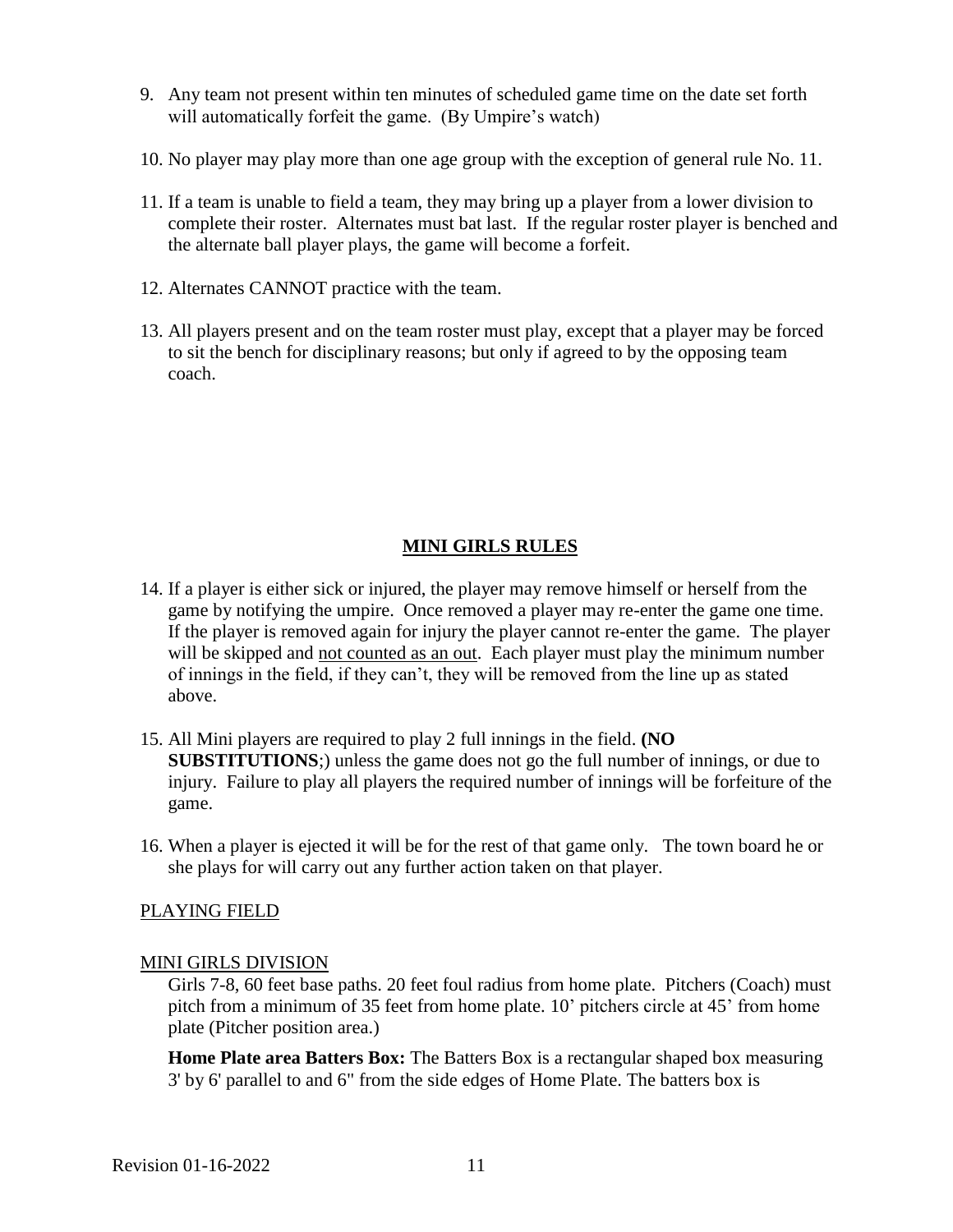positioned so that the (back corner) of the home plates rectangle shape 17 by 8 1/2 is centered at the 2 1/2' or mid point of the 5'side of the box.

These two 3' by 6' boxes are 6" from and parallel to the sides of our home plate. These batter boxes are placed on each side of home plate.

### PLAYING REQUIREMENTS

- 1. Steel spikes cannot be worn
- 2. Catching equipment:
	- a. Softball: Catchers must wear facemask with throat guard, (hockey style face mask), shin guards, helmets, and chest protector from Minis through Fast Pitch.
- 3. Batting helmets (mask are optional) will be worn while at bat and on the bases.
- 4. NO JEWELRY of any kind will be allowed during a game. An exception will be made for religious or medical medallions. This shall be removed from chains and taped or sewn under the uniform.
- 5. Velcro sleeve strips may be worn but NO STRINGS OR RIBBONS OF ANY KIND**.**
- 6. Pockets will be empty.
- 7. Type Balls: Softball : will be 11 inch / Yellow

# **MINI GIRLS RULES**

## GAME RULES

- 1. The Ohio High School rulebook will be used with the exception of specific league rules.
- 2. A game shall consist of 5 innings. A game will be considered complete if suspended after 4 full innings or 3 1/2, if the home team is winning.
- 3. There will be a 12 run rule after the  $4<sup>th</sup>$  inning or 3-1/2 if home team.
- 4. All half innings shall consist of 3 outs or 6 runs, except the  $5<sup>th</sup>$  inning, which will consist of 3 outs being made.
- 5. If a player throws a bat, both teams will be warned at the same time. The next player throwing a bat from either team will be called out. The batter is out; the ball is dead, and all runners return to their base.
- 6. A straight batting order will be used. All players will bat. If a player shows up after the game has started, they will be put in last position in the batting order.
- 7. No pinch runners except in the case of injury. If a runner is injured, the pinch runner will be the player who made the last out. High School speed up rule does not apply.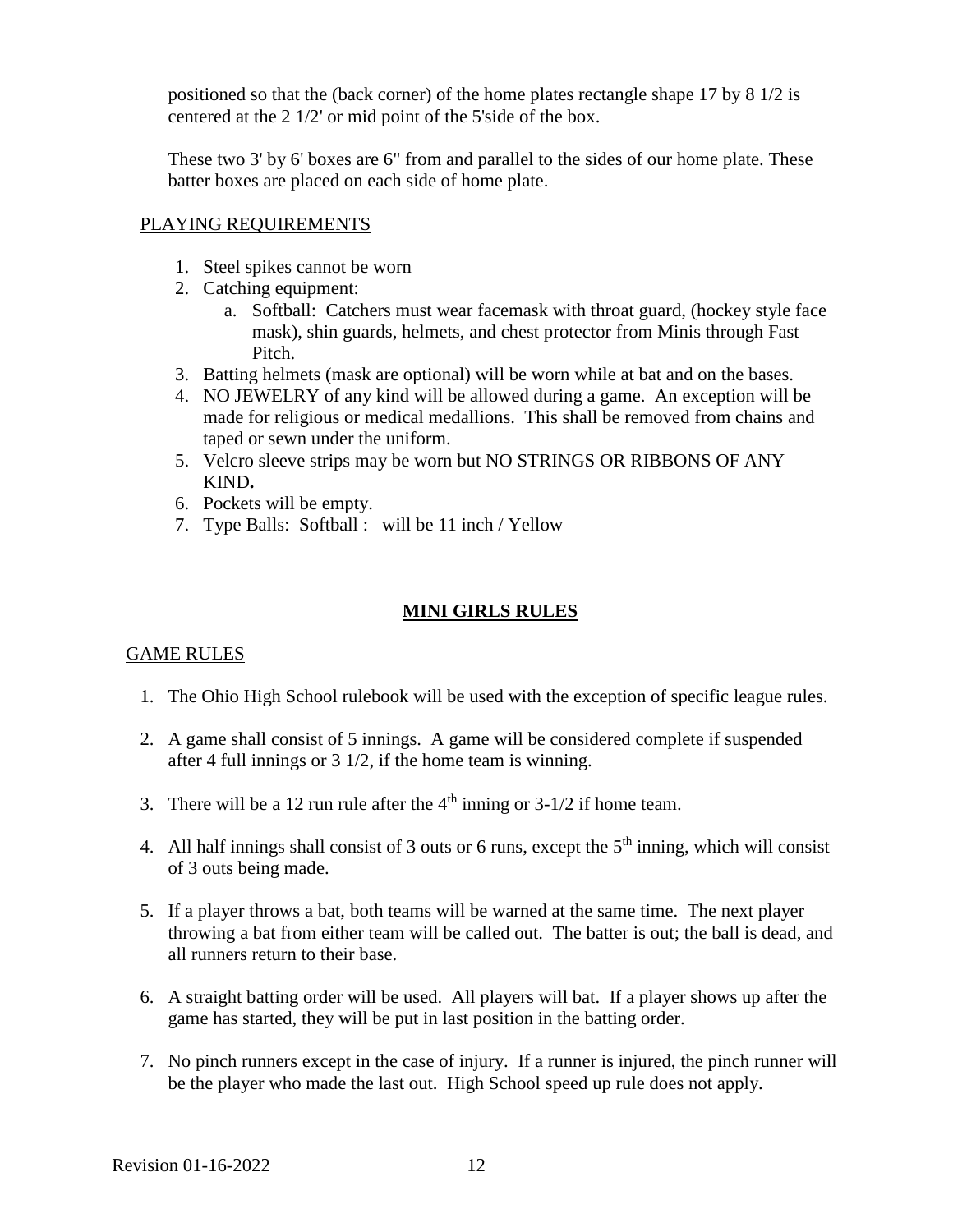- 8. Teams will consist of 10 players, 6 of which will play the standard infield positions. No more then 6 players are allowed to play inside the rim but an infielder can play outside the rim at the time of the pitch. All base players cannot play past 5 feet in front of the base line.
- 9. Teams must field at least 8 players to begin a game.
- 10. A batted ball must travel at least 20 feet to be in play or fair. The field will be lined showing the 20-foot area. If a pop up is caught within the 20-foot area the batter is out. If a ground ball is touched within the 20-foot area it is a foul ball. If the ball stops on the line, it is a fair ball.
- 11. A base runner may not steal or leave base until after a ball is hit. The umpire will declare a Dead ball. **FIRST TIME-**will be a warning for both teams, runner/s will return to base, no pitch to batter and play resumes. **SECOND TIME-**dead ball will be declared by the umpire-no pitch to the batter, no one advances, and the runner is out. If third out, the batter is the first batter the next inning.
- 12. Coach pitching must pitch from 35' marker on diamond. Coach Pitcher must have one foot on 35' marker while pitching. Coach Pitcher must leave playing field after ball is hit and in play. If coach pitcher does not exit the playing field during an active play, a warning will be issued by the plate umpire. Second warning, batter will be called out. Pitcher player may be no closer than the 10-foot pitchers circle that is 45 feet from home

#### **MINI GIRLS RULES**

13. Infield hit : Batter and runner can advance only one base, but at their own risk. Base runners can advance 1 base on an overthrown ball at own risk.

Example – If the batter hits the ball to the pitcher, with a runner on first, the runner advances to second base and the batter advances to first. If the pitcher overthrows first base, then the runner now on second can advance to third and the batter on first can advance to second. Both runners would not be able to advance beyond the bases. Both of these would be at the runners own risk. If the first baseman tries to throw the runner out at second and overthrows the base, the runners CANNOT advance any further.

14. Fielder must have control of the ball inside the pitchers circle to be declared a dead ball. Runners can be stopped by securing the ball inside the pitchers circle by any defensive player or stopping the lead runner. If a base runner has not reached the base they are advancing to when the ball is called dead they cannot continue on to next base. A runner that does continue to next base after called dead ball will be at own risk and called back to previous base by umpire when play is done.

15. Pitching position player must play inside the 10 foot pitchers circle no closer than 40' from home plate, until a pitch is made. Pitcher must have at least 1 foot inside the circle at the time of the pitch.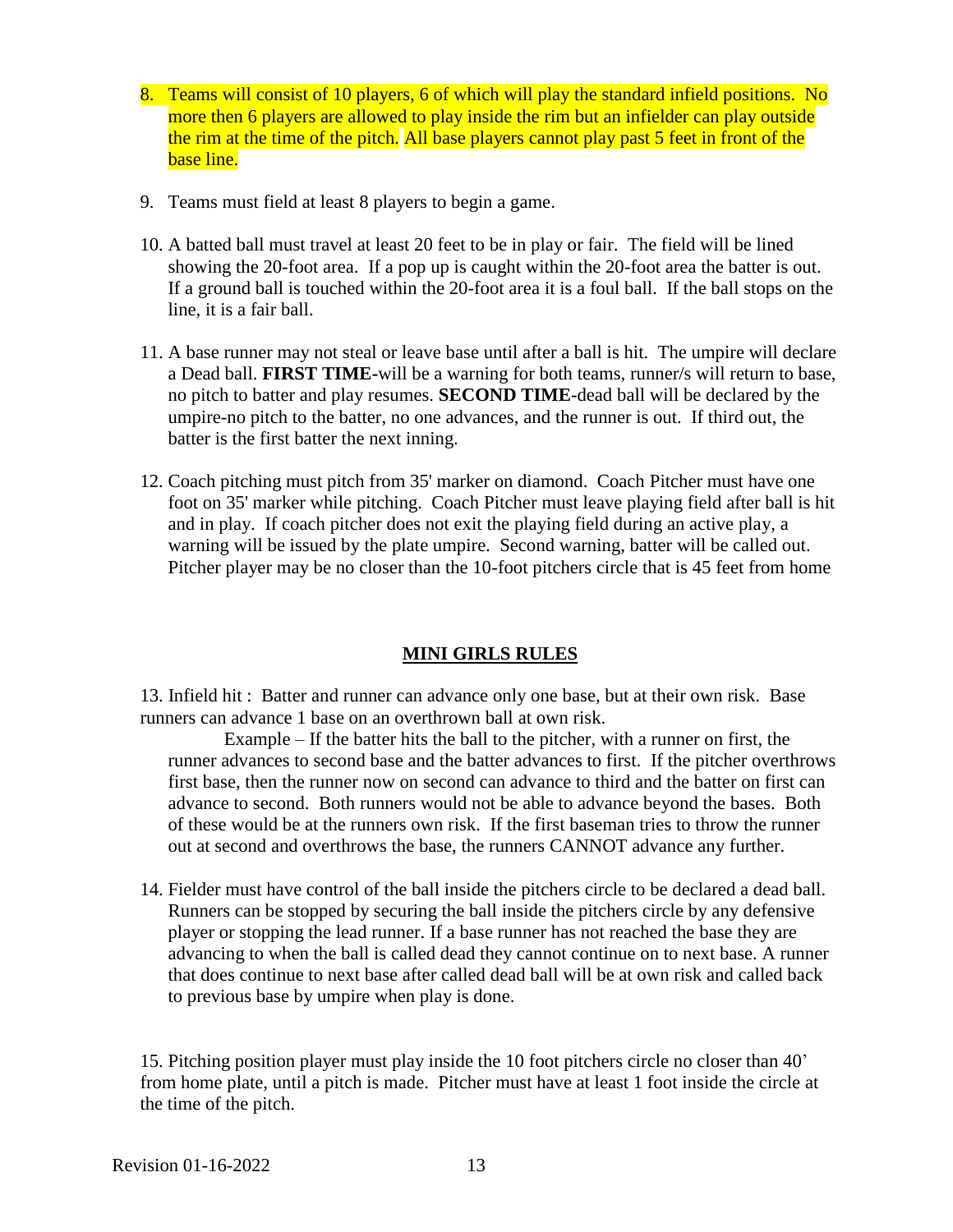16. A defensive coach can be used in the vicinity of  $2<sup>nd</sup>$  base (outfield side) for instructional purposes only. He must not in any way interfere with the players or umpire.

- 17. All managers will pitch to their own team under or over handed. Each batter may be thrown up to 7 pitches or 3 swinging strikes, whichever comes first. However, if the batter fouls on the third strike, they continue to bat until all 7 pitches have been used. If the  $7<sup>th</sup>$  pitch is fouled, the batter will continue until a pitch is not hit or fouled at which point the batter will be called out. A batted ball that hits a pitching coach will be a dead ball and counted as a no pitch.
- 18. **Chanting will be allowed in mini division only. Hey batter batter swing .No direct chanting at a specific child other than batter.**

**DEFINITION OF THE PITCHERS CIRCLE:** The Pitchers circle is a chalked line running 10' in diameter from a 45' distance from home plate.

**DEFINITION OF UNDER CONTROL:** If a ball is picked up in the glove or bare hand then dropped while trying to throw it the ball has been under control.

## **MINI GIRLS RULES**

## LEAGUE TOURNAMENT RULES

- 1. League standings: No league ties, there will be a clear  $1<sup>st</sup>$ ,  $2<sup>nd</sup>$  and  $3<sup>rd</sup>$  place winners.
	- a. First tiebreaker—head to head play during LEAGUE PLAY ONLY\*.
	- b. Second tiebreaker—least runs scored against your team during LEAGUE PLAY ONLY\*.
	- c. Third tiebreaker flip-of-coin \*League play is defined as the first time two teams meet during the regular season regardless if their first meet happens to be the second time they were scheduled to play.
- 2. There will be a drawing no later than Wednesday, one week before the tournament. Host town should inform all towns of date and time.
- 3. Before the drawing, the top three teams must be seeded. The first seed will choose where they want to be placed on the bracket, the second seed will decide where they want to go on the bracket, and then the third seed will decide where they want to go on the bracket. The  $1<sup>st</sup>$ ,  $2<sup>nd</sup>$ , and  $3<sup>rd</sup>$  seed may wave the right to choose their bracket location until the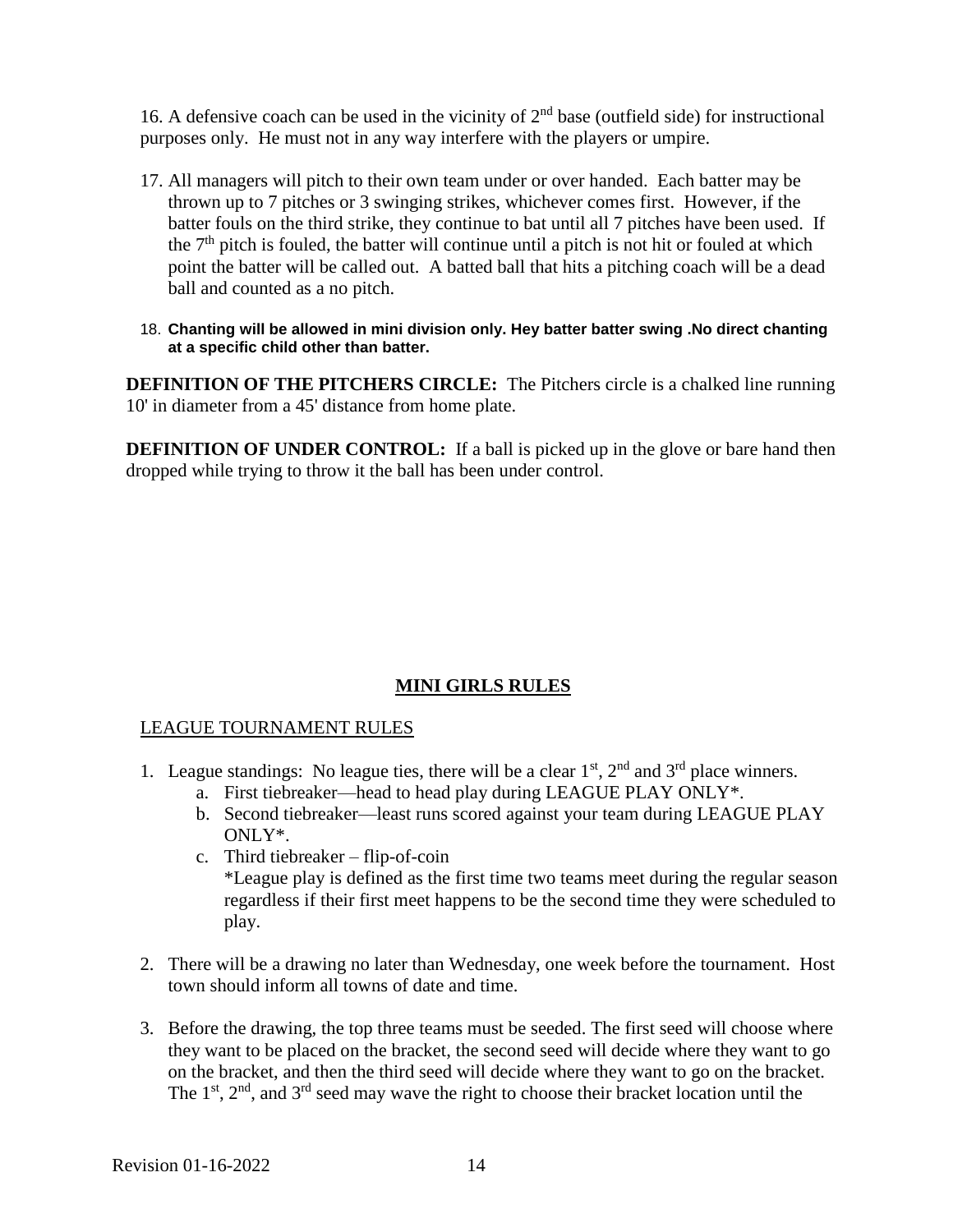remaining teams begin their "draw from a hat" process. The teams left will draw numbers out of a hat; and #1 will go on the bracket, then #2 and continue in a numerical order until all teams are placed. If a coach or representative from a team doesn't show up they will be placed last on the bracket.

- 4. Teams of the same town will play each other if drawn.
- 5. Home town furnishes all balls, umpires, and supplies needed for the tournament.
- 6. Cross County League will supply trophies.
- 7. If a lower division player is needed to play on an upper division team, he or she can play for only ONE team during the entire tournament.
- 8. Tournament will be run as a double elimination tournament with an ASA style bracket used for the drawing of the tournament. Brackets should be posted during the games. Contact the tournament chairman if you need ASA brackets.
- 9. League rules will be used for tournaments
- 10. **No more than three games per team per day**. Tournament games shall include play through two weekends and the week between if required.
- 11. All Games will be played out. No suspended games for ANY REASON.

#### **MINOR BOYS RULES**

#### GENERAL RULES

- 1. Home team will furnish game balls and either 1 sanctioned umpire (behind the plate) or 2 non-sanctioned umpires (one behind the plate and one in the field).
- 2. No protest of league games. Umpires decision is final.
- 3. No chattering permitted. (hey batter batter swing)
- 4. The umpire has the right to eject any heckler from the premises. If the person refuses to leave, the umpire has the right to halt the game.
- 5. All coaches and umpires must have shirts on, and refrain from smoking on the field. No alcoholic beverages are permitted.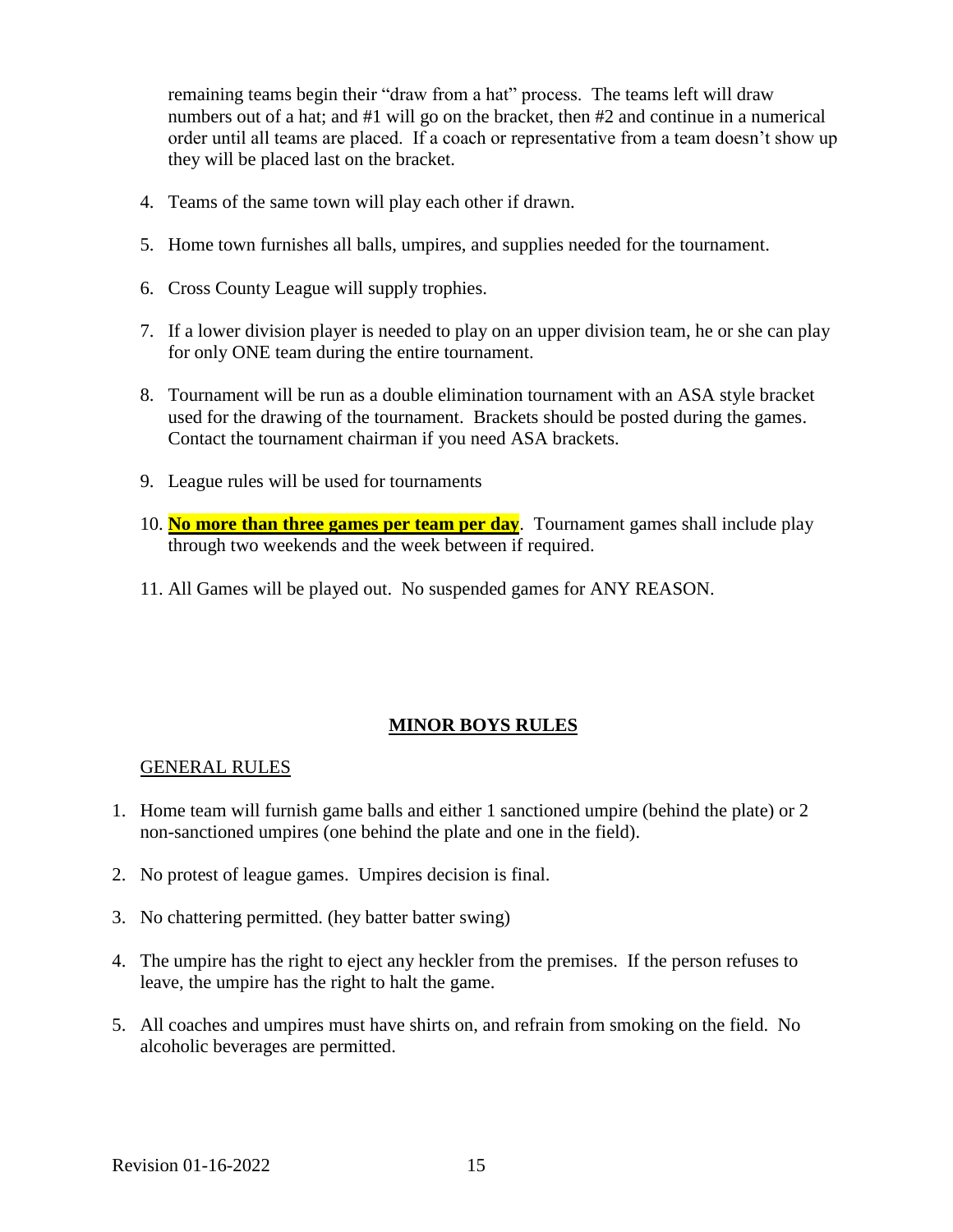- 6. All league games must be completed by the start of league tournament date or will be forfeited. Home team is responsible for rescheduling. The only exception is games played on the last week of the season. Contact town President to reschedule.
- 7. The High School bat rule DOES NOT APPLY.

League bat rule: Either wood, composite, or aluminum bats may be used. All wood bats must have tape on the handles.

All 2 ¼ inch bats can be used. Any bat over 2 1/4 inch must be USA stamped. 2 5/8 inch is max barrel size.

- 8. The 2 managers must agree whether a game shall be started or not, due to unsuitable weather conditions.
- 9. The home plate umpire shall be the judge as to suspending a game after it has started.
- 10. Any team not present within ten minutes of scheduled game time on the date set forth will automatically forfeit the game. (By Umpire's watch)
- 11. No player may play more than one age group with the exception of general rule No. 11.
- 12. If a team is unable to field a team, they may bring up a player from a lower division to complete their roster. Alternates must bat last. If the regular roster player is benched and the alternate ball player plays, the game will become a forfeit.
- 13. Alternates CANNOT practice with the team.
- 14. All players present and on the team roster must play, except that a player may be forced to sit the bench for disciplinary reasons; but only if agreed to by the opposing team coach.

#### **MINOR BOYS RULES**

- 15. If a player is either sick or injured, the player may remove himself or herself from the game by notifying the umpire. Once removed a player may re-enter the game one time. If the player is removed again for injury the player cannot re-enter the game. The player will be skipped and not counted as an out. Each player must play the minimum number of innings in the field, if they can't, they will be removed from the line up as stated above.
- 16. All Minor players are required to play 2 full innings in the field. **(NO SUBSTITUTIONS** ;) unless the game does not go the full number of innings, or due to injury. Failure to play all players the required number of innings will be forfeiture of the game.
- 17. When a player is ejected it will be for the rest of that game only. The town board he or she plays for will carry out any further action taken on that player.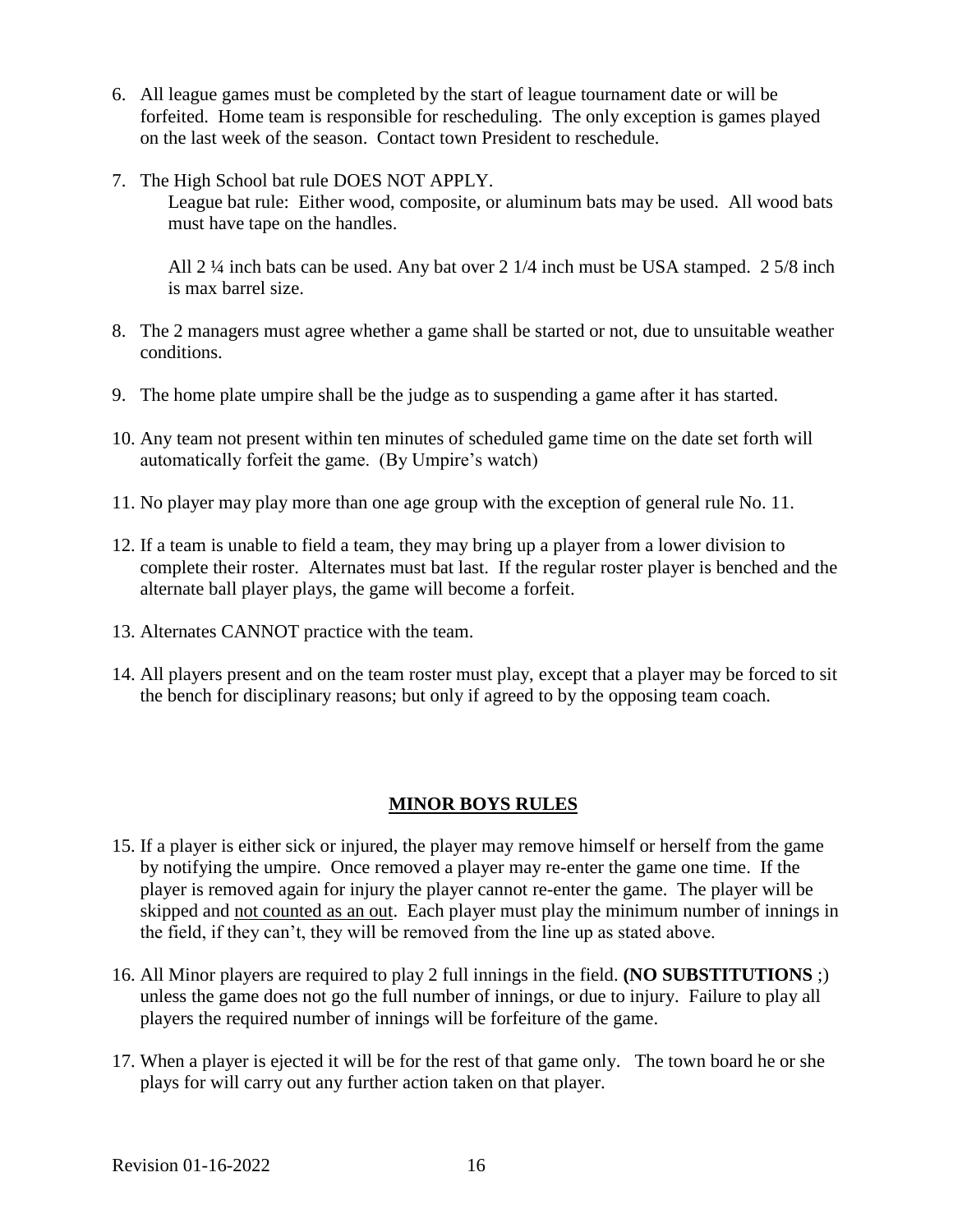#### PLAYING FIELD

#### MINOR BOYS DIVISION

Boys 9-10; 60 feet base paths and 46 feet pitching distance. (Pitching plate must be at field level, pitchers may not pitch from an elevated surface.)

**Home Plate area Batters Box:** The Batters Box is a rectangular shaped box measuring 3' by 6' parallel to and 6" from the side edges of Home Plate. The batters box is positioned so that the (back corner) of the home plates rectangle shape 17 by 8 1/2 is centered at the 2 1/2' or mid point of the 5'side of the box.

These two 3' by 6' boxes are 6" from and parallel to the sides of our home plate. These batter boxes are placed on each side of home plate.

### PLAYING REQUIREMENTS

- 1. Steel spikes cannot be worn
- 2. Catching equipment:
	- a. Hardball: Catchers must wear facemask with throat guard, (hockey style face mask) shin guards, helmets, and chest protector.
- 3. Batting helmets will be worn while at bat and on the bases.
- 4. NO JEWELRY of any kind will be allowed during a game. An exception will be made for religious or medical medallions. This shall be removed from chains and taped or sewn under the uniform.
- 5. Velcro sleeve strips may be worn but NO STRINGS OR RIBBONS OF ANY KIND**.**
- 6. Pockets will be empty.
- 7. Type Balls: Hard : will be regulation balls

## **MINOR BOYS RULES**

#### GAME RULES

- 1. The Ohio High School rulebook will be used with the exception of specific league rules.
- 2. A game shall consist of 5 innings. A game will be considered complete if suspended after 4 full innings or  $3\frac{1}{2}$  if the home team is winning.
- 3. All  $\frac{1}{2}$  innings shall consist of 3 outs or 6 runs, except the 5<sup>th</sup> inning, which will be open. 10 players will be used on defense, 9 if 10 are not available
- 4. Bunting is allowed.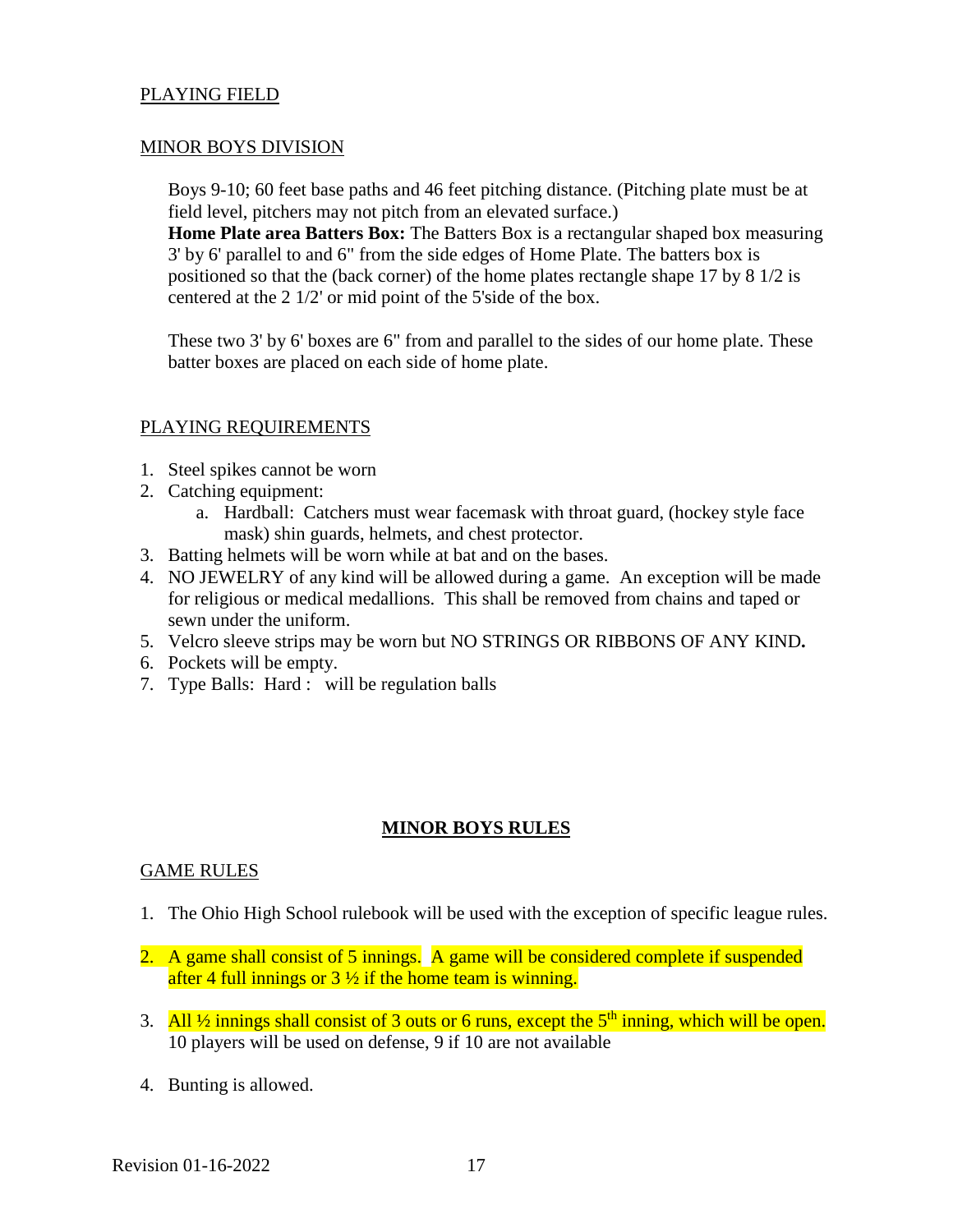- 5. Base runners are allowed to steal all bases including home. All runners must stay on the base until the ball crosses home plate. No leading off. If a player is caught leaving the base early, runner will be sent back to previous base and warning will be issued. Second offense runner will be called out.
- 6. Base runners stealing home may only steal home if it s a pitch that gets past the catcher or if the catcher throws the ball to third base making a play on the runner. Once catcher throws ball back to pitcher, play is dead and runners cannot advance. If catcher throws ball to third making a play on runner, ball is live and runner may steal home. If ball is overthrown at third base runner may advance to home at own risk. Runner caught in rundown may also go home or back to third at own risk.
- 7. Definition of ball past the catcher. A pitched ball that goes beyond, behind the catchers position. Umpire has final decision of past ball.
- 8. If base runners are on first and third, runner steals second. Catcher may throw to second, runner on third may not advance on this play.
- 9. A pitcher is allowed to pitch 3 innings per game. 1 pitch in any inning constitutes an inning pitched. No pitcher shall re-enter in the same inning. A pitcher may only re-enter once. Pitcher only receive 5 warm up pitches, the 5<sup>th</sup> pitch thrown goes down.
- 10. If a player throws a bat both teams will be warned at the same time. The next player throwing a bat from either team will be out. The batter is out; the ball is dead and all the runners' return to bases.
- 11. No dropped third strike
- 12. No suicide squeeze
- 13. A straight batting order will be used. All players will bat. If a player shows up after the game has started, he will be put in the last position in the batting order.
- 14. No pinch runners except in case of injury. If a runner is injured, pinch runner will be the player who made the last previous out. High School speed up rule does not apply. If catcher is on base and there are two outs you must use a courtesy runner so the catcher can get gear on to speed up the game. The last recorded out will be the courtesy runner.
- 15. There will be free substitution of all players
- 16. The infield fly rule will not be used.
- 17. There will be a 12 run rule after 5 innings or  $4\frac{1}{2}$  if the home team is winning.

**DEFINITION OF UNDER CONTROL:** If a ball is picked up in the glove or bare hand then dropped while trying to throw it the ball has been under control.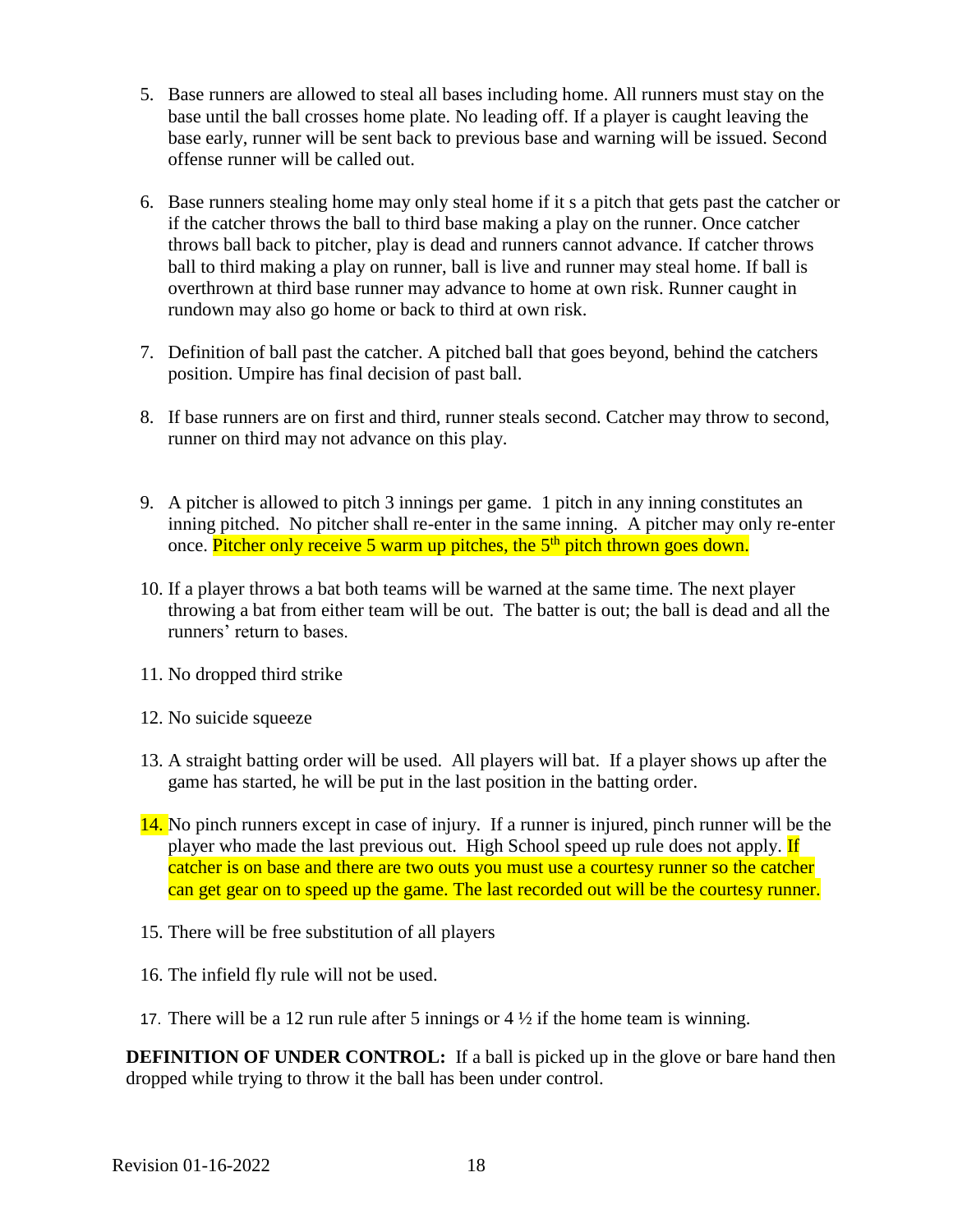# **MINOR BOYS RULES**

### LEAGUE TOURNAMENT RULES

- 1. League standings: No league ties, there will be a clear  $1<sup>st</sup>$ ,  $2<sup>nd</sup>$  and  $3<sup>rd</sup>$  place winners.
	- a. First tiebreaker—head to head play during LEAGUE PLAY ONLY\*.
	- b. Second tiebreaker—least runs scored against your team during LEAGUE PLAY ONLY\*.
	- c. Third tiebreaker flip-of-coin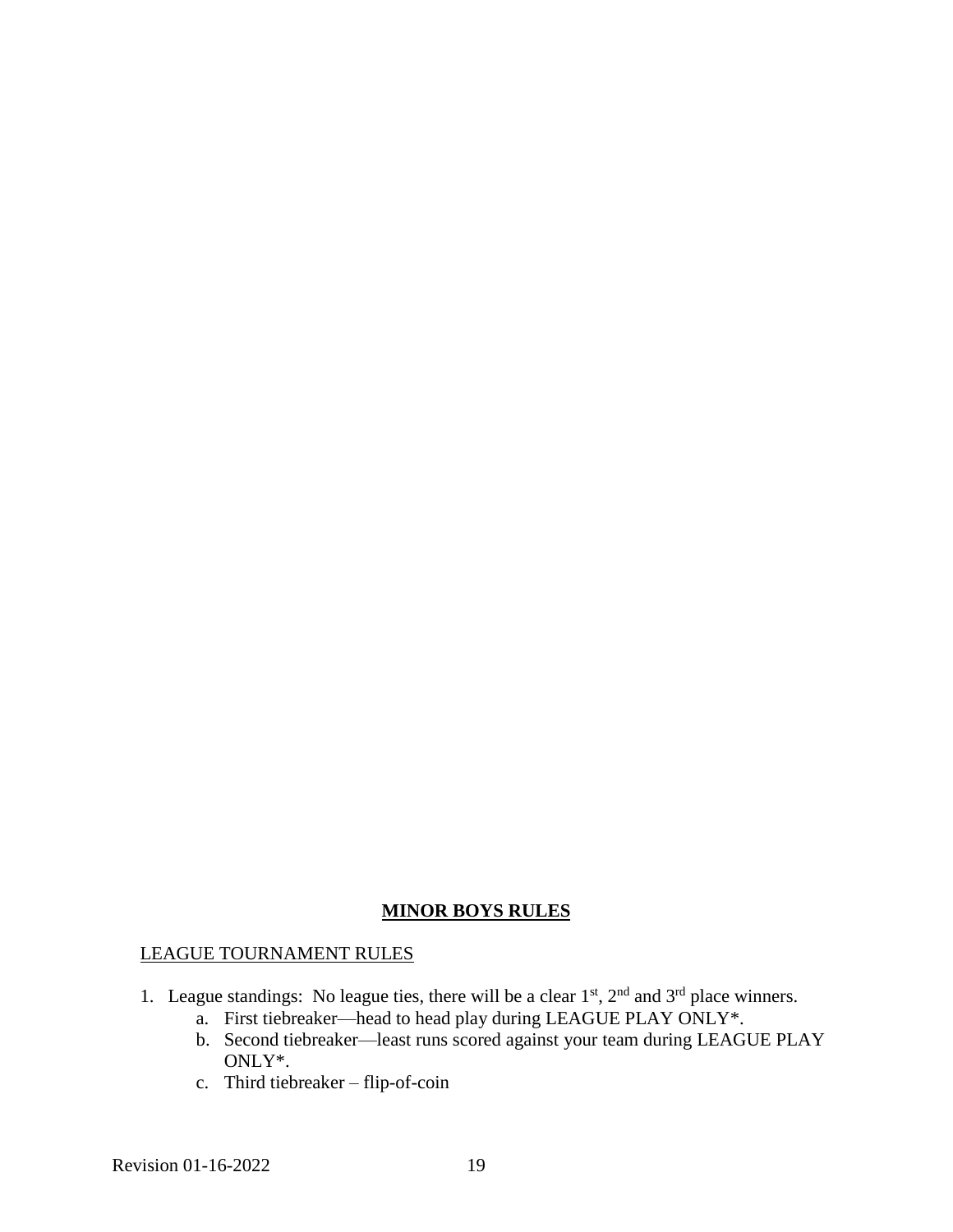\*League play is defined as the first time two teams meet during the regular season regardless if their first meet happens to be the second time they were scheduled to play.

- 2. There will be a drawing no later than Wednesday, one week before the tournament. Host town should inform all towns of date and time.
- 3. Before the drawing, the top three teams must be seeded. The first seed will choose where they want to be placed on the bracket, the second seed will decide where they want to go on the bracket, and then the third seed will decide where they want to go on the bracket. The  $1<sup>st</sup>$ ,  $2<sup>nd</sup>$ , and  $3<sup>rd</sup>$  seed may wave the right to choose their bracket location until the remaining teams begin their "draw from a hat" process. The teams left will draw numbers out of a hat; and #1 will go on the bracket, then #2 and continue in a numerical order until all teams are placed. If a coach or representative from a team doesn't show up they will be placed last on the bracket.
- 4. Teams of the same town will play each other if drawn.
- 5. Home town furnishes all balls, umpires, and supplies needed for the tournament.
- 6. Cross County League will supply trophies.
- 7. If a lower division player is needed to play on an upper division team, he or she can play for only ONE team during the entire tournament.
- 8. Tournament will be run as a double elimination tournament with an ASA style bracket used for the drawing of the tournament. Brackets should be posted during the games. Contact the tournament chairman if you need ASA brackets.
- 9. League rules will be used for tournaments
- 10. **No more than three games per team per day**. Tournament games shall include play through two weekends and the week between if required.
- 11. All Games will be played out. No suspended games for ANY REASON.

# **MAJOR BOYS RULES**

#### GENERAL RULES

1. Home team will furnish game balls and either 1 sanctioned umpire (behind the plate) or 2 non-sanctioned umpires (one behind the plate and one in the field).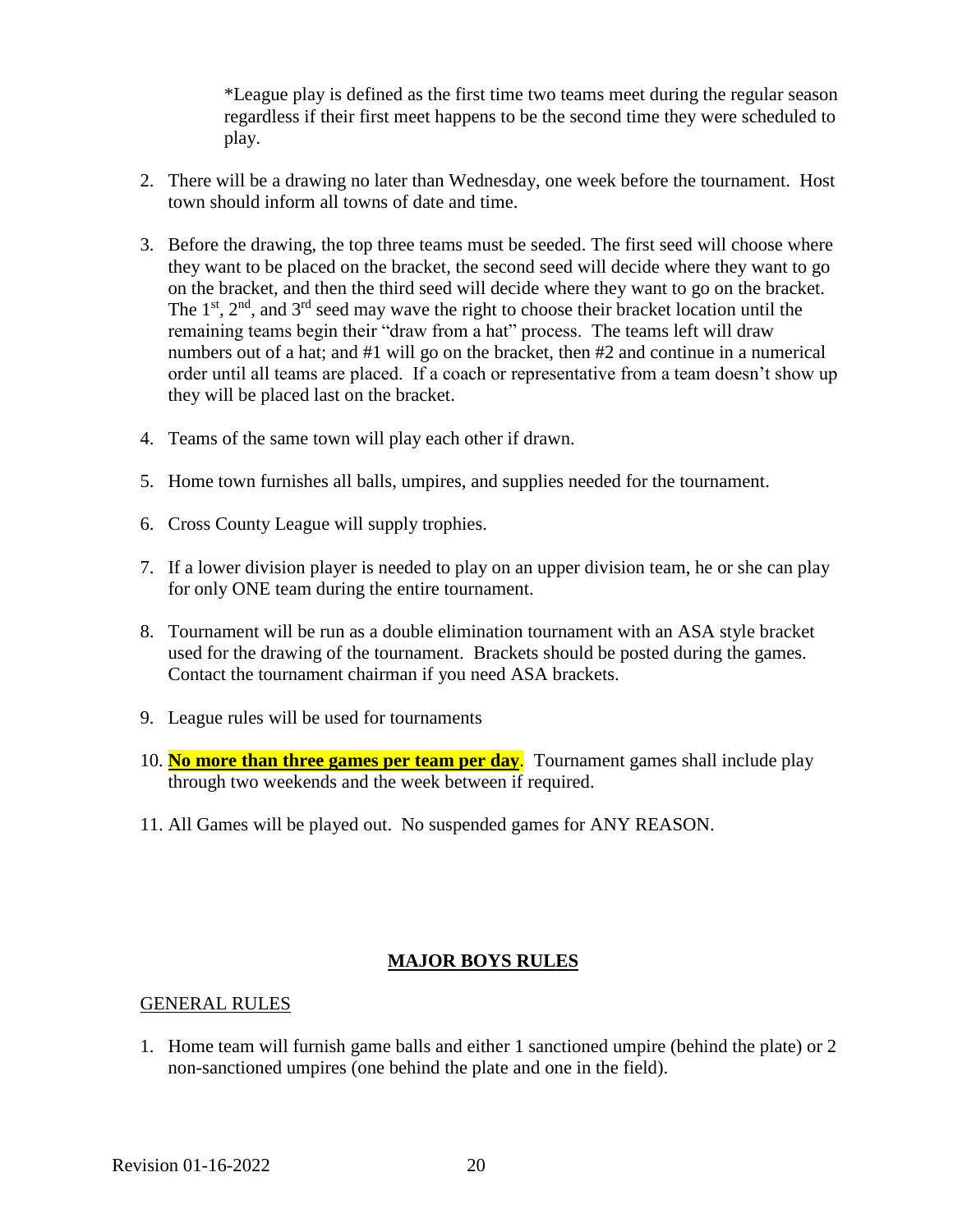- 2. No protest of league games. Umpires decision is final.
- 3. No chattering permitted (Hey batter batter swing)
- 4. The umpire has the right to eject any heckler from the premises. If the person refuses to leave, the umpire has the right to halt the game.
- 5. All coaches and umpires must have shirts on, and refrain from smoking on the field. No alcoholic beverages are permitted.
- 6. All league games must be completed by the start of league tournament date or will be forfeited. Home team is responsible for rescheduling. The only exception is games played on the last week of the season. Contact town President to reschedule.
- 7. The High School bat rule DOES APPLY. League bat rule: Either wood, composite, or aluminum bats may be used. All wood bats must have tape on the handles.

All 2 1/4 inch bats can be used. Any bat over 2 ¼ inch must be USA stamped. 2 5/8 inch is max barrel size.

- 8. The 2 managers must agree whether a game shall be started or not, due to unsuitable weather conditions.
- 9. The home plate umpire shall be the judge as to suspending a game after it has started.
- 10. Any team not present within ten minutes of scheduled game time on the date set forth will automatically forfeit the game. (By Umpire's watch)
- 11. No player may play more than one age group with the exception of general rule No. 11.
- 12. If a team is unable to field a team, they may bring up a player from a lower division to complete their roster. Alternates must bat last. If the regular roster player is benched and the alternate ball player plays, the game will become a forfeit.
- 13. Alternates CANNOT practice with the team.
- 14. All players present and on the team roster must play, except that a player may be forced to sit the bench for disciplinary reasons; but only if agreed to by the opposing team coach.

#### **MAJOR BOYS RULES**

15. If a player is either sick or injured, the player may remove himself or herself from the game by notifying the umpire. Once removed a player may re-enter the game one time. If the player is removed again for injury the player cannot re-enter the game. The player will be skipped and not counted as an out. Each player must play the minimum number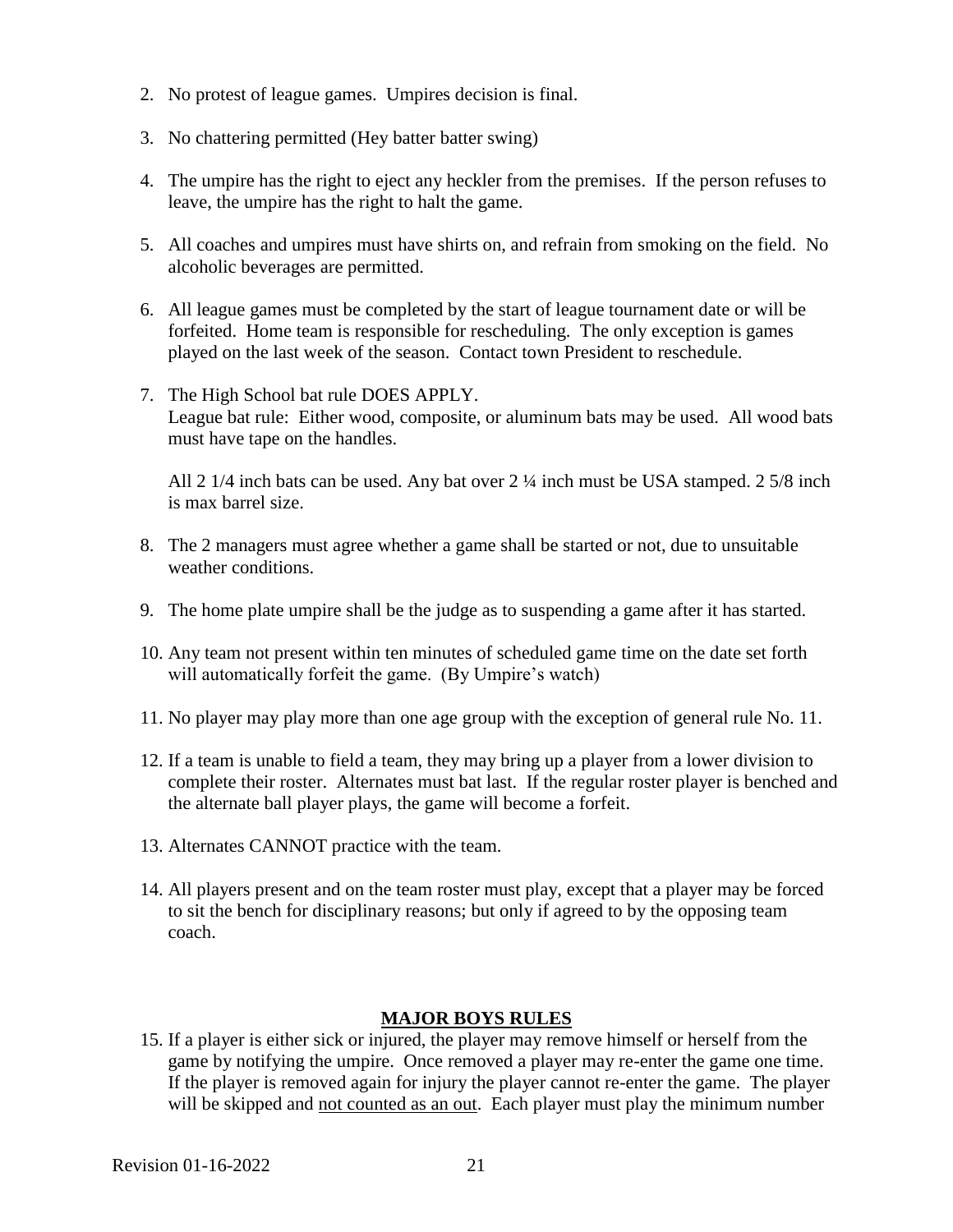of innings in the field, if they can't, they will be removed from the line up as stated above.

- 16. All Major players are required to play 2 full innings in the field. **(NO SUBSTITUTIONS**;) unless the game does not go the full number of innings, or due to injury. Failure to play all players the required number of innings will be forfeiture of the game.
- 17. When a player is ejected it will be for the rest of that game only. The town board he or she plays for will carry out any further action taken on that player.

### PLAYING FIELD

#### MAJOR BOYS DIVISION

Boys 11-12; 75 feet base paths and 51 feet pitching distance.

**Home Plate area Batters Box:** The Batters Box is a rectangular shaped box measuring 3' by 6' parallel to and 6" from the side edges of Home Plate. The batters box is positioned so that the (back corner) of the home plates rectangle shape 17 by 8 1/2 is centered at the 2 1/2' or mid point of the 5'side of the box.

These two 3' by 6' boxes are 6" from and parallel to the sides of our home plate. These batter boxes are placed on each side of home plate.

#### PLAYING REQUIREMENTS

- 1. Steel spikes cannot be worn
- 2. Catching equipment:
	- a. Hardball: Catchers must wear facemask with throat guard, (hockey style face mask) shin guards, helmets, and chest protector.
- 3. Batting helmets will be worn while at bat and on the bases.
- 4. NO JEWELRY of any kind will be allowed during a game. An exception will be made for religious or medical medallions. This shall be removed from chains and taped or sewn under the uniform.
- 5. Velcro sleeve strips may be worn but NO STRINGS OR RIBBONS OF ANY KIND**.**
- 6. Pockets will be empty.
- 7. Type Balls: Hard : will be regulation balls

## **MAJOR BOYS RULES**

#### GAME RULES

1. Ohio High School rulebook will be used with the exception of specific league rules.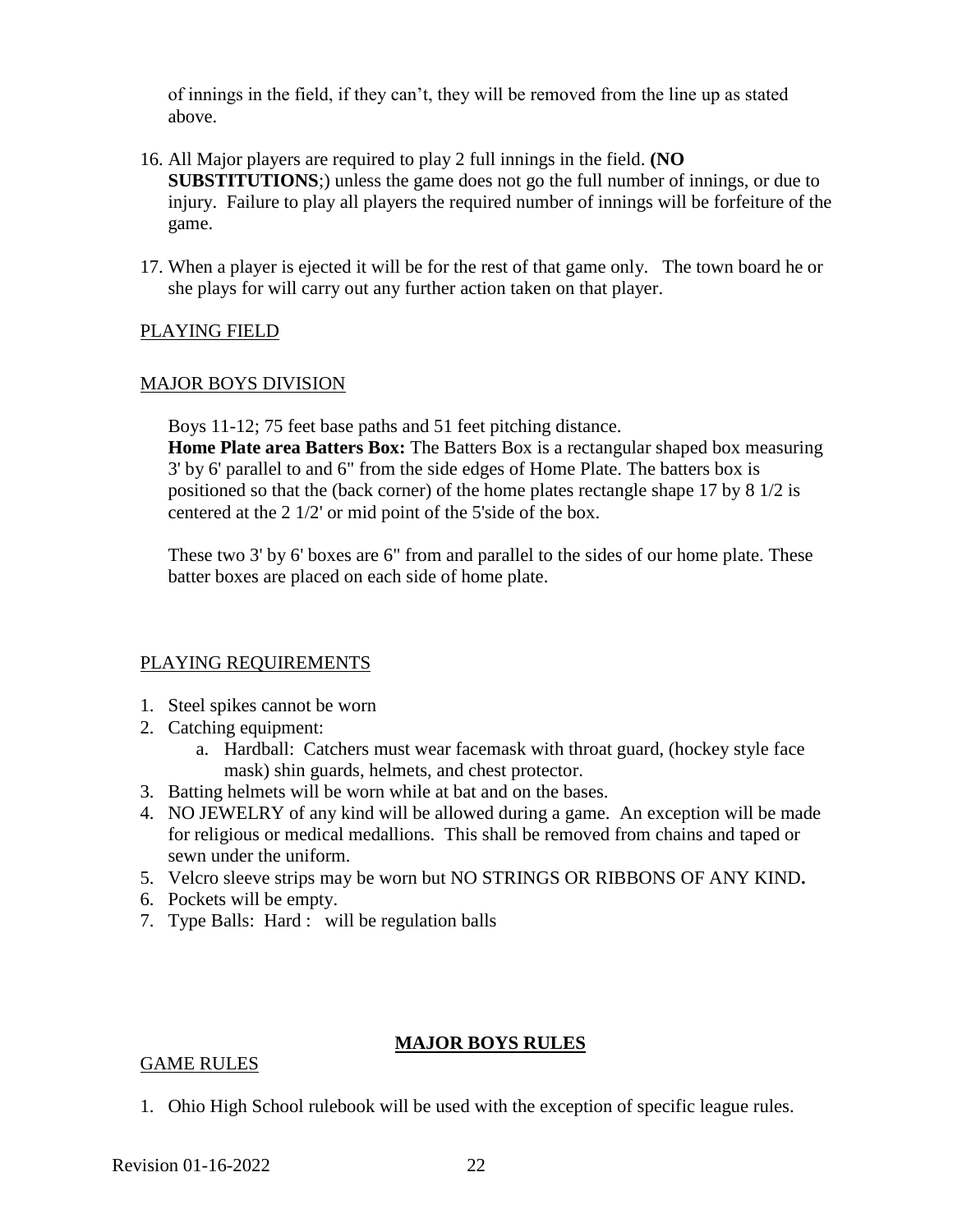- 2. A game shall consist of 6 innings. A game will be considered complete if suspended after 4 full innings or  $3\frac{1}{2}$  if the home team is winning.
- 3. A pitcher is allowed to pitch 3 innings per game. 1 pitch in any inning constitutes an inning pitched. No pitcher shall re-enter in the same inning. A pitcher may only re-enter once. Pitcher gets 5 warm up pitches with the  $5<sup>th</sup>$  pitch going down to speed up the game.
- 4. A straight batting order. All players will bat. If a player shows after the game has started, he will be put in the last position in the batting order.
- 5. No pitch runner except in case of injury. If a runner is injured, the pitch runner will be the player who made the last previous out. High school speed up rule does NOT apply. If the catcher is on base with 2 outs a courtesy running must be used so the catcher can put their gear on to speed up the game. The last recorder out will be the courtesy runner.
- 6. No suicide squeeze. Base runner cannot steel home on a pitched ball until the ball is touched by the catcher, or by a passed ball, or a wild pitch. (The intent of this rule is for the SAFETY of the player. To prevent the batter from swinging while the runner is stealing home.
- 7. FREE substitution of all players.
- 8. The infield fly rule will not be used.
- 9. There will be a 6 run limit per inning. There will be a 12 run rule after 5 innings or  $4\frac{1}{2}$  if the home team is winning.
- 10. If a player throws a bat both teams will be warned at the same time. The next player throwing a bat from either team will be out. The batter is out; the ball is dead and all the runners' return to bases.

## **MAJOR BOYS RULES**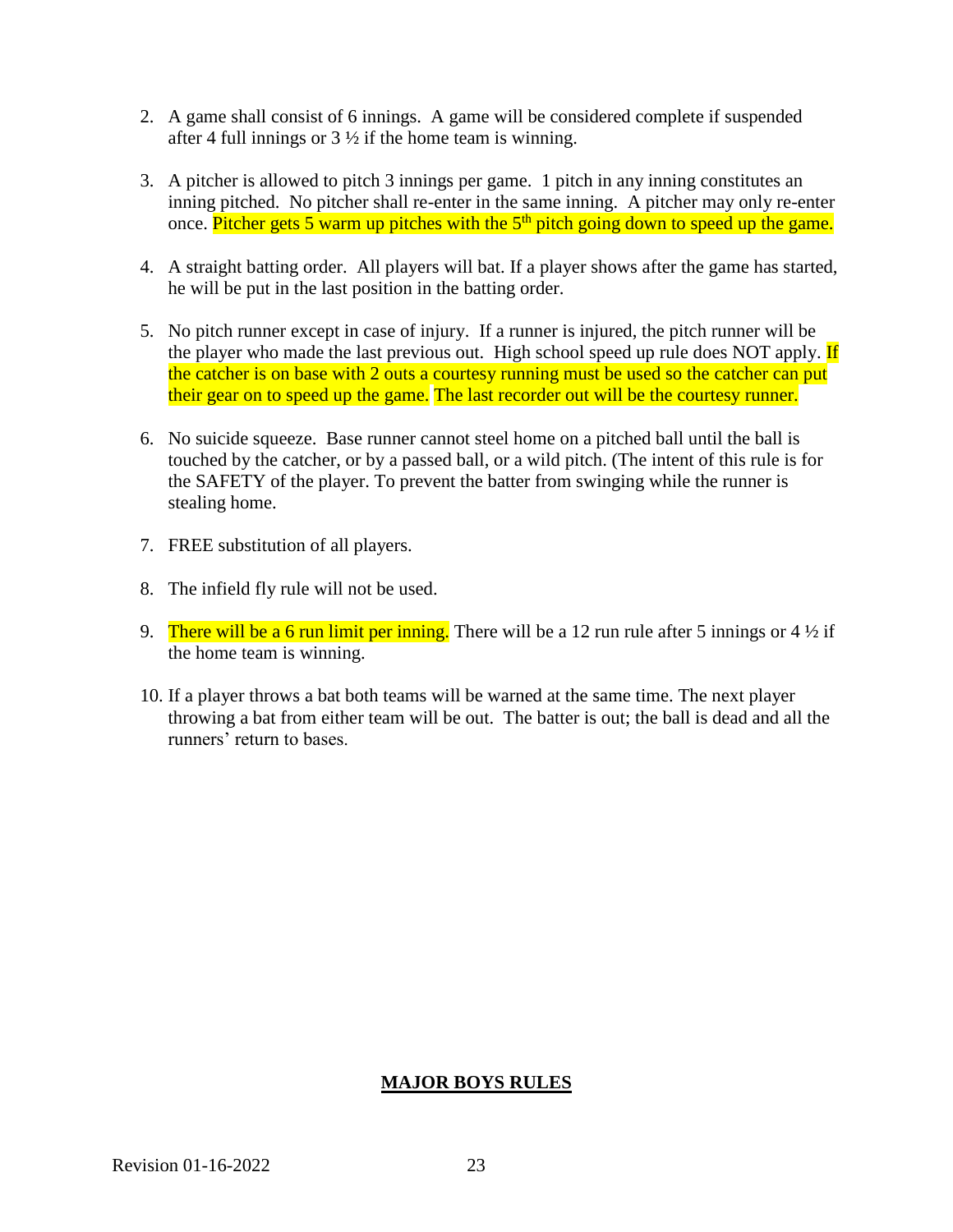### LEAGUE TOURNAMENT RULES

- 1. League standings: No league ties, there will be a clear  $1<sup>st</sup>$ ,  $2<sup>nd</sup>$  and  $3<sup>rd</sup>$  place winners.
	- a. First tiebreaker—head to head play during LEAGUE PLAY ONLY\*.
	- b. Second tiebreaker—least runs scored against your team during LEAGUE PLAY ONLY\*.
	- c. Third tiebreaker flip-of-coin \*League play is defined as the first time two teams meet during the regular season regardless if their first meet happens to be the second time they were scheduled to play.
- 2. There will be a drawing no later than Wednesday, one week before the tournament. Host town should inform all towns of date and time.
- 3. Before the drawing, the top three teams must be seeded. The first seed will choose where they want to be placed on the bracket, the second seed will decide where they want to go on the bracket, and then the third seed will decide where they want to go on the bracket. The  $1<sup>st</sup>$ ,  $2<sup>nd</sup>$ , and  $3<sup>rd</sup>$  seed may wave the right to choose their bracket location until the remaining teams begin their "draw from a hat" process. The teams left will draw numbers out of a hat; and #1 will go on the bracket, then #2 and continue in a numerical order until all teams are placed. If a coach or representative from a team doesn't show up they will be placed last on the bracket.
- 4. Teams of the same town will play each other if drawn.
- 5. Home town furnishes all balls, umpires, and supplies needed for the tournament.
- 6. Balks will be enforced, 1 warning per pitcher.
- 7. Cross County League will supply trophies.
- 8. If a lower division player is needed to play on an upper division team, he or she can play for only ONE team during the entire tournament.
- 9. Tournament will be run as a double elimination tournament with an ASA style bracket used for the drawing of the tournament. Brackets should be posted during the games. Contact the tournament chairman if you need ASA brackets.
- 10. League rules will be used for tournaments
- 11. **No more than three games per team per day**. Tournament games shall include play through two weekends and the week between if required.
- 12. All Games will be played out. No suspended games for ANY REASON.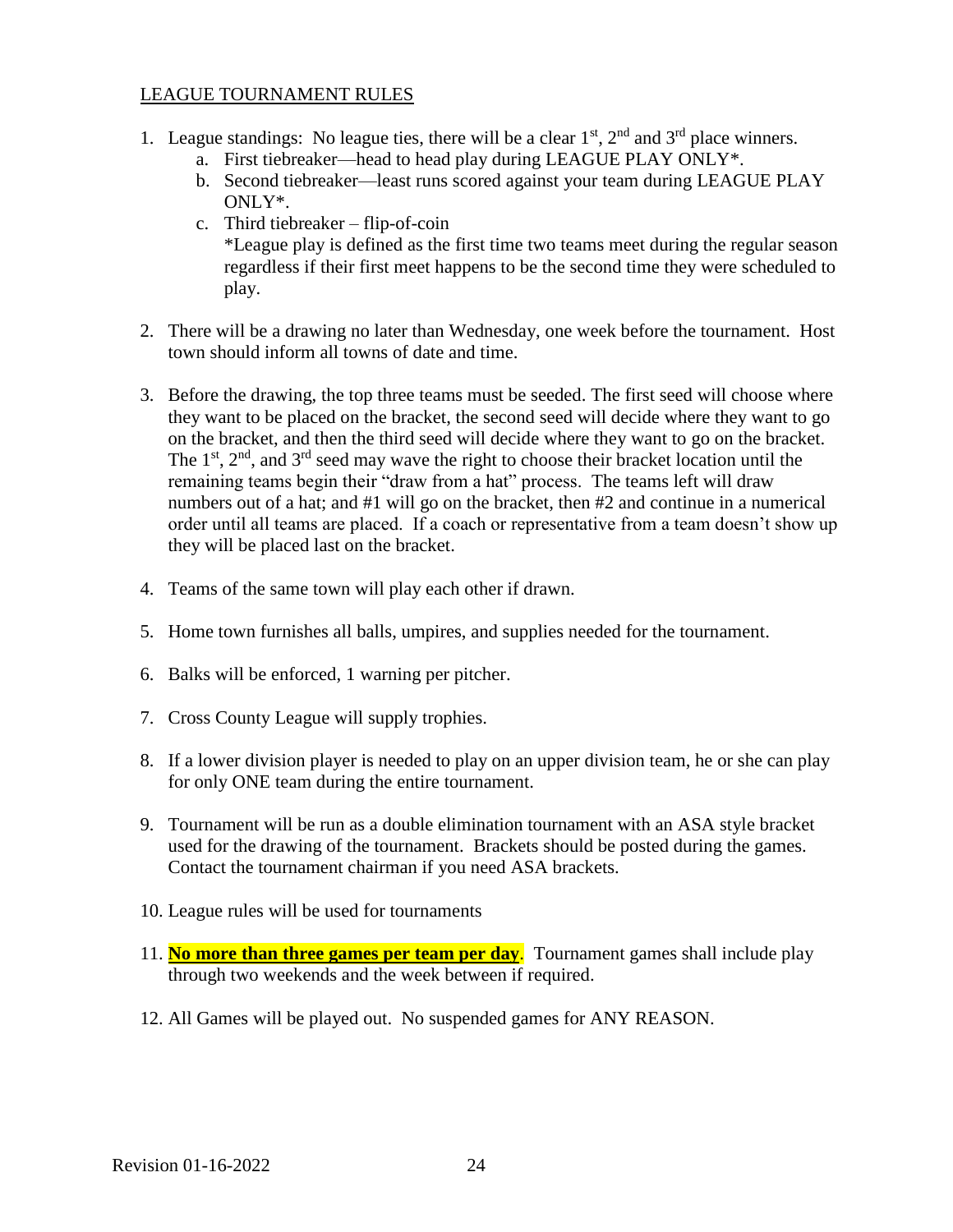#### GENERAL RULES

- 1. Home team will furnish game balls and 2 umpires. One sanctioned umpire behind the plate and one non-sanctioned umpire in the field.
- 2. No protest of league games. Umpires decision is final.
- 3. No chatter permitted. (hey batter batter swing)
- 4. The umpire has the right to eject any heckler from the premises. If the person refuses to leave, the umpire has the right to halt the game.
- 5. All coaches and umpires must have shirts on, and refrain from smoking on the field. No alcoholic beverages are permitted.
- 6. All league games must be completed by the start of league tournament date or will be forfeited. Home team is responsible for rescheduling. The only exception is games played on the last week of the season. Contact town President to reschedule.
- 7. The High School bat rule DOES APPLY. League bat rule: Either wood, composite, or aluminum bats may be used. All wood bats must have tape on the handles. Players may only use  $2 \frac{1}{4}$ " barrel bats with NO drop limit or  $2 \frac{5}{8}$ " barrel bats with BBCOR certification only
- 8. The 2 managers must agree whether a game shall be started or not, due to unsuitable weather conditions.
- 9. The home plate umpire shall be the judge as to suspending a game after it has started.
- 10. Any team not present within ten minutes of scheduled game time on the date set forth will automatically forfeit the game. (By Umpire's watch)
- 11. No player may play more than one age group with the exception of general rule No. 11.
- 12. If a team is unable to field a team, they may bring up a player from a lower division to complete their roster. Alternates must bat last. If the regular roster player is benched and the alternate ball player plays, the game will become a forfeit.
- 13. Alternates CANNOT practice with the team.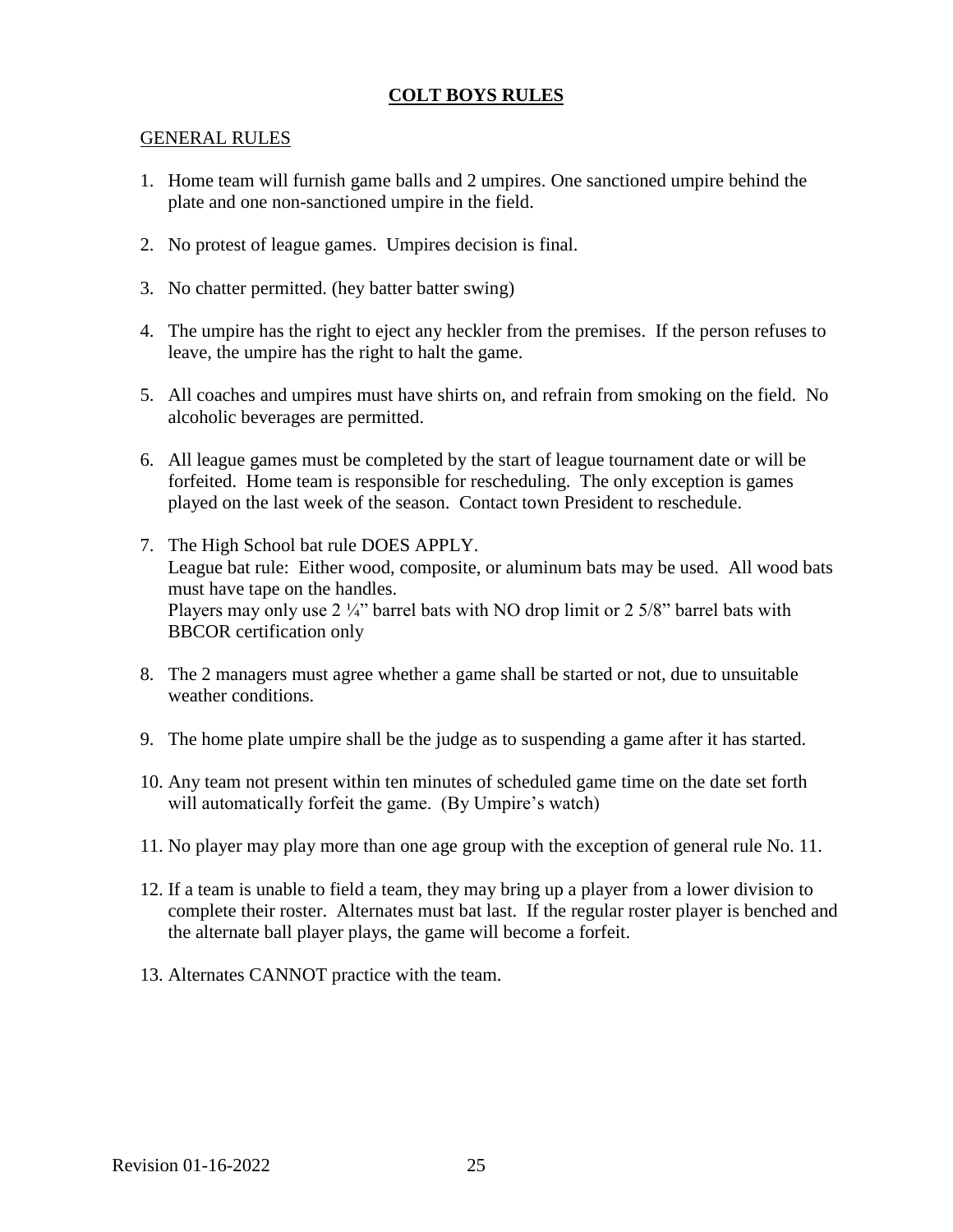- 14. All players present and on the team roster must play, except that a player may be forced to sit the bench for disciplinary reasons; but only if agreed to by the opposing team coach.
- 15. Colts will have a continuous batting order.
- 16. If a player is either sick or injured, the player may remove himself or herself from the game by notifying the umpire. Once removed a player may re-enter the game one time. If the player is removed again for injury the player cannot re-enter the game. The player will be skipped and not counted as an out. Each player must play the minimum number of innings in the field, if they can't, they will be removed from the line up as stated above.
- 17. When a player is ejected it will be for the rest of that game only. The town board he or she plays for will carry out any further action taken on that player.

### PLAYING FIELD

#### COLT BOYS DIVISION

Boys 13-15; 80 feet base paths and 56 feet pitching distance. **Home Plate area Batters Box:** The Batters Box is a rectangular shaped box measuring 3' by 6' parallel to and 6" from the side edges of Home Plate. The batters box is positioned so that the (back corner) of the home plates rectangle shape 17 by 8 1/2 is centered at the 2 1/2' or mid point of the 5'side of the box.

These two 3' by 6' boxes are 6" from and parallel to the sides of our home plate. These batter boxes are placed on each side of home plate.

#### PLAYING REQUIREMENTS

- 1. Steel spikes may be worn
- 2. Catching equipment:
	- a. Hardball: Catchers must wear facemask with throat guard, (hockey style face mask) shin guards, helmets, and chest protector.
- 3. Batting helmets will be worn while at bat and on the bases.
- 4. NO JEWELRY of any kind will be allowed during a game. An exception will be made for religious or medical medallions. This shall be removed from chains and taped or sewn under the uniform.
- 5. Velcro sleeve strips may be worn but NO STRINGS OR RIBBONS OF ANY KIND**.**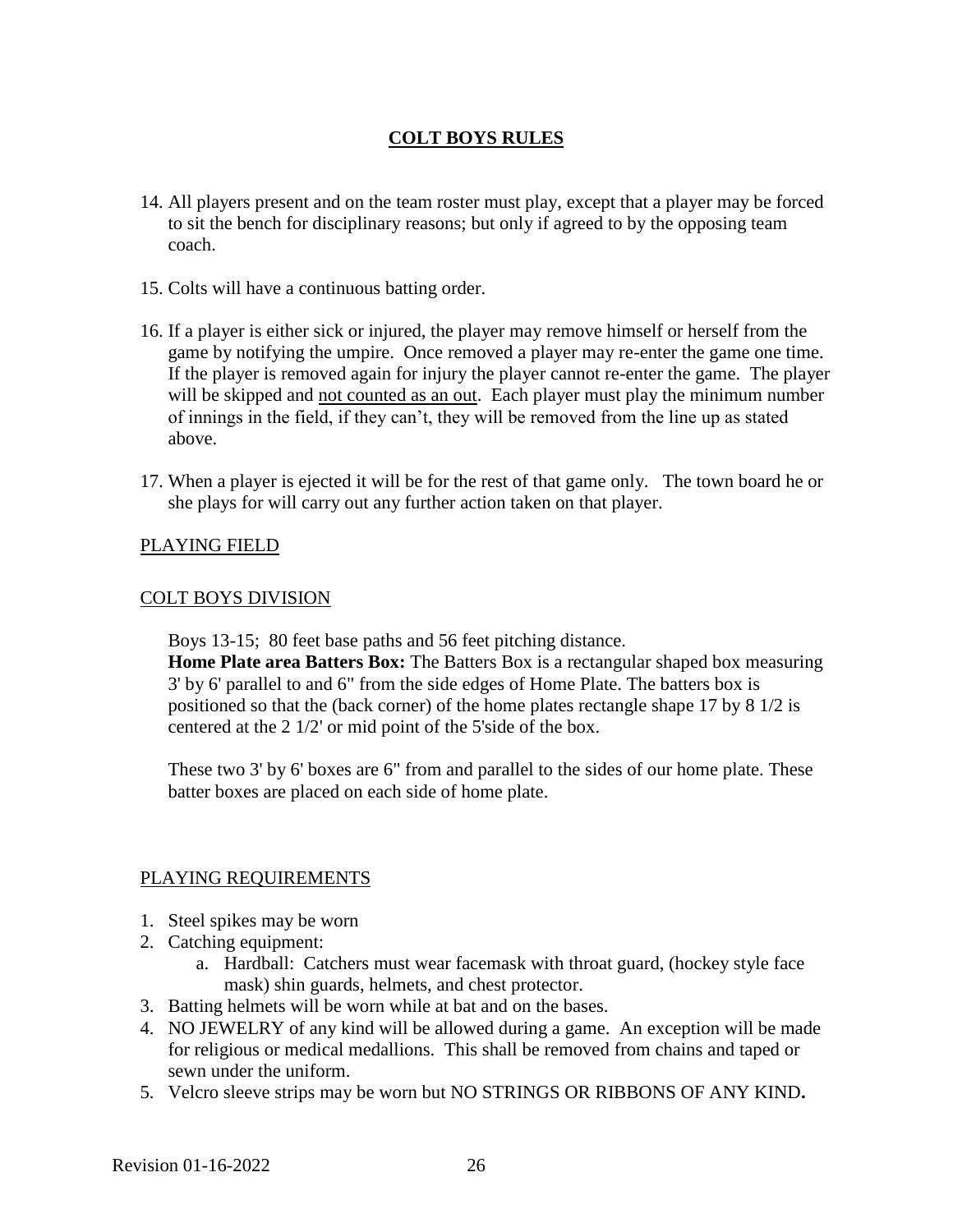- 6. Pockets will be empty.
- 7. Type Balls: Hard : will be regulation balls

#### GAME RULES

- 1. The Ohio High School rulebook will be used with the exception of specific league rules.
- 2. A game shall consist of 7 innings, a game will be considered complete if suspended after 5 full innings or  $4\frac{1}{2}$  if the home team is leading.
- 3. A pitcher is allowed to pitch 4 innings per game. 1 pitch in any inning constitutes an inning pitched. No pitcher shall re-enter in the same inning.
- 4. Game can start with 8 players. If start with 9 a game can be completed with no less than 8 players and no out will be recorded in the batting order where player is missing due to whatever reason. This is due to the use of the continuous batting order.
- 5. No designated hitter will be used.
- 6. There is no minimum of how many innings a player must play.
- 7. \* 15-year-old players are allowed to play, but can only pitch if they are still 14 on the cut of date of January 1<sup>st</sup> of that season. Any player turning 15 after the cut-off date can pitch all season.
- 8. Coaches must have all sign-up sheets upon request from other coach to verify ages.
- 9. If a player throws a bat both teams will be warned at the same time. The next player throwing a bat from either team will be out. The batter is out; the ball is dead and all the runners' return to bases.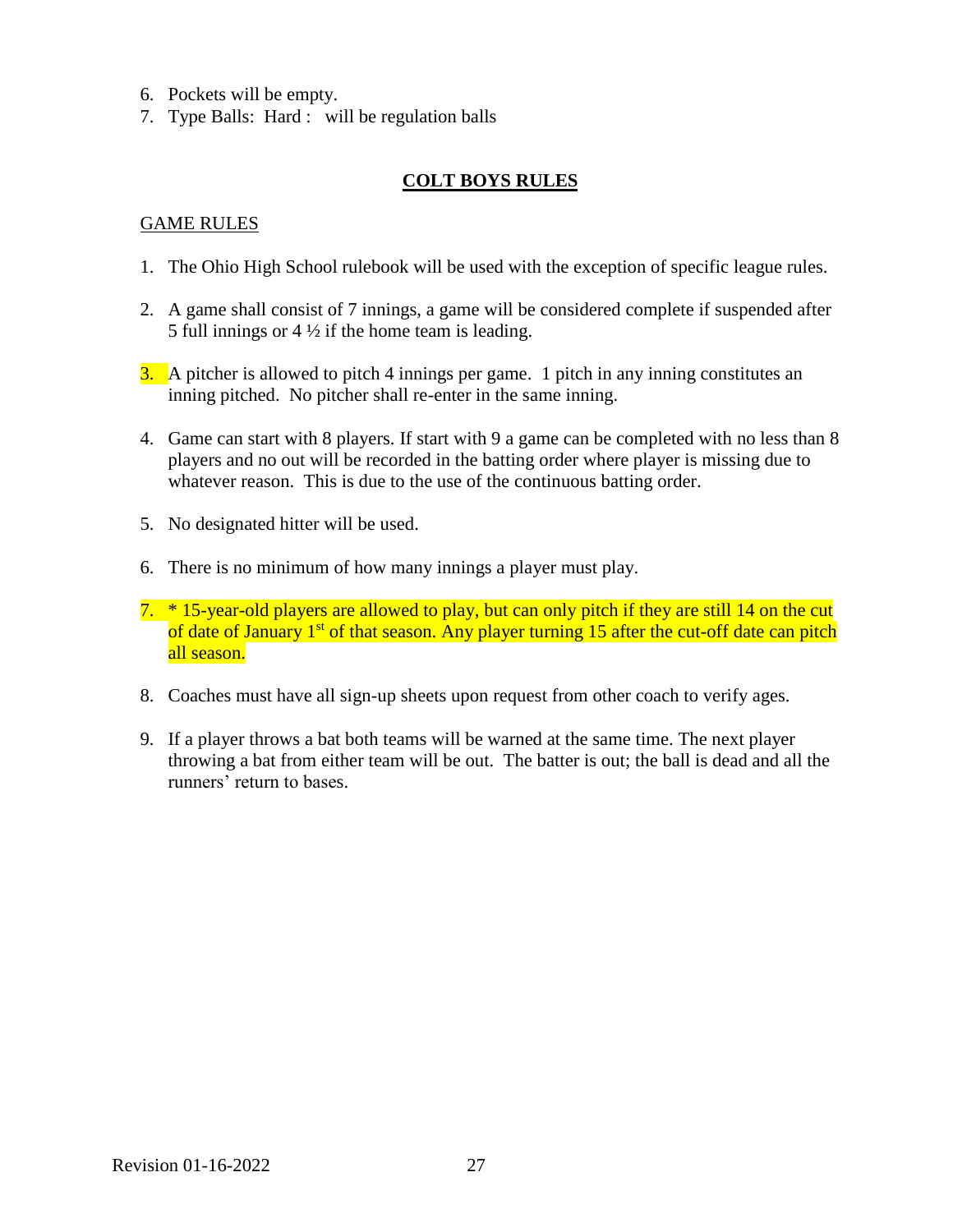### LEAGUE TOURNAMENT RULES

- 1. League standings: No league ties, there will be a clear  $1<sup>st</sup>$ ,  $2<sup>nd</sup>$  and  $3<sup>rd</sup>$  place winners.
	- a. First tiebreaker—head to head play during LEAGUE PLAY ONLY\*.
	- b. Second tiebreaker—least runs scored against your team during LEAGUE PLAY ONLY\*.
	- c. Third tiebreaker flip-of-coin \*League play is defined as the first time two teams meet during the regular season regardless if their first meet happens to be the second time they were scheduled to play.
- 2. There will be a drawing no later than Wednesday, one week before the tournament. Host town should inform all towns of date and time. Before the drawing, the top three teams must be seeded. The first seed will choose where they want to be placed on the bracket, the second seed will decide where they want to go on the bracket, and then the third seed will decide where they want to go on the bracket. The  $1<sup>st</sup>$ ,  $2<sup>nd</sup>$ , and  $3<sup>rd</sup>$  seed may wave the right to choose their bracket location until the remaining teams begin their "draw from a hat" process. The teams left will draw numbers out of a hat; and #1 will go on the bracket, then #2 and continue in a numerical order until all teams are placed. If a coach or representative from a team doesn't show up they will be placed last on the bracket.
- 3. Teams of the same town will play each other if drawn.
- 4. Home town furnishes all balls, umpires, and supplies needed for the tournament.
- 5. Cross County League will supply trophies.
- 6. If a lower division player is needed to play on an upper division team, he or she can play for only ONE team during the entire tournament.
- 7. Tournament will be run as a double elimination tournament with an ASA style bracket used for the drawing of the tournament. Brackets should be posted during the games. Contact the tournament chairman if you need ASA brackets.
- 8. League rules will be used for tournaments
- 9. **No more than three games per team per day**. Tournament games shall include play through two weekends and the week between if required.
- 10. All Games will be played out. No suspended games for ANY REASON.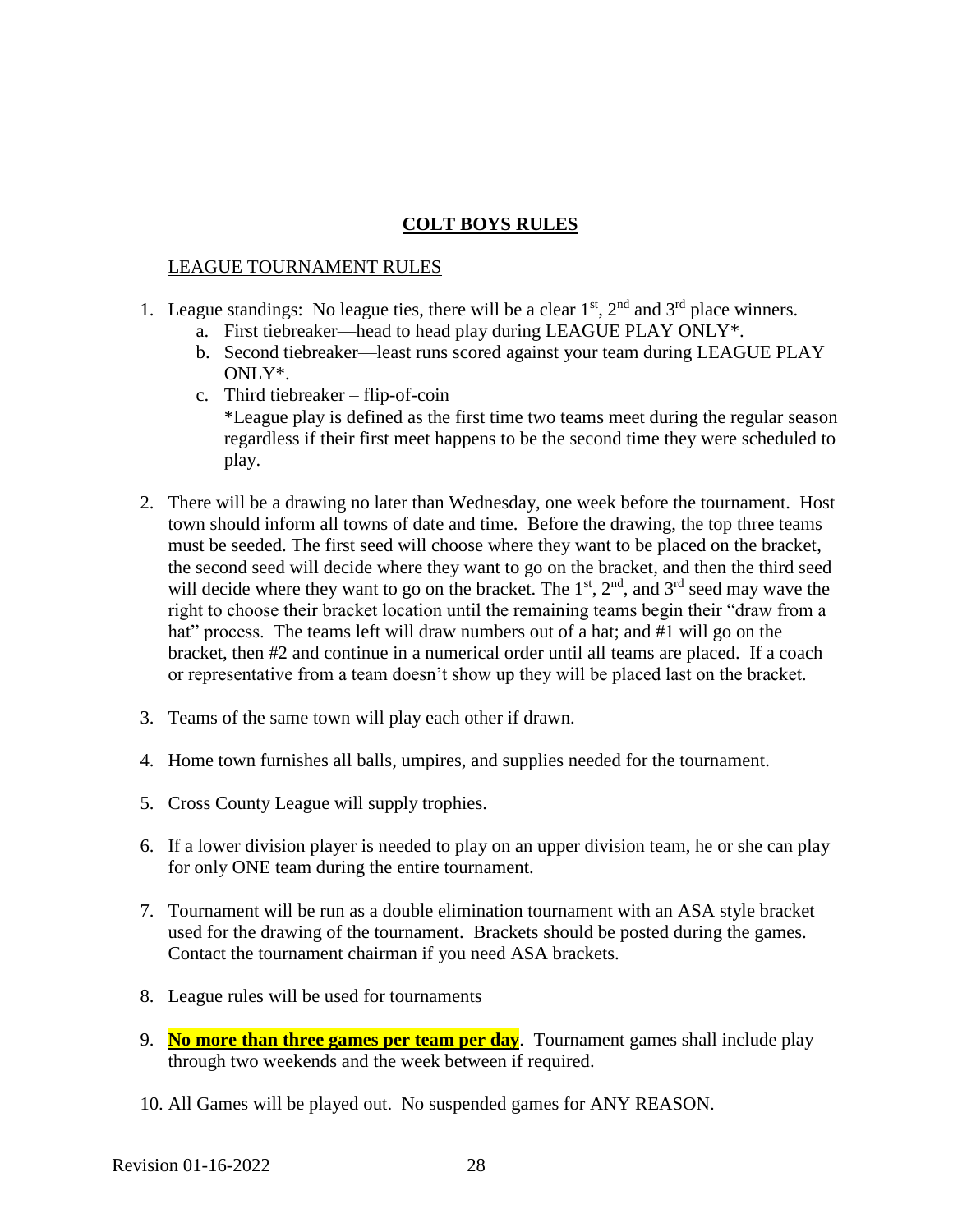# **MICRO / T-BALL LEAGUE RULES**

(Note: The Cross County League does not govern the rules or play of each towns Micro / T-Ball league. This list of rules is only a suggestion for each town to use and is given for the benefit for each town to have something to pass out to the coaches.)

- 1. A game shall consist of 3 innings or 1 hour time limit.
- 2. Every player on team shall bat each inning, with last batter running until they stop or they are tagged out. After a team gets 3 outs in an inning, the bases will be cleared but the batting order will continue until everyone bats.
- 3. A batted ball must travel at least 20 feet to be in play or fair. The field will be lined showing the 20-foot area. If a pop up is caught within the 20-foot area the batter is out. If a ground ball is touched within the 20-foot area it is a foul ball. If the ball stops on the line, it is a fair ball.
- 4. A base runner may not steal or leave base until after a ball is hit.
- 5. Either wood or aluminum approved little league bats may be used. All wood bats must have tape on the handles.
- 6. Coach will give each player 5 pitches to hit the ball, after 5 pitches, the tee will be brought out for that player.
- 7. Infield hit (Inside the rim): Batter and runner can advance only one base, but at their own risk.
- 8. Outfield (Outside the rim): Fielder must have control of the ball inside the rim to be declared a dead ball. A runner going to the next base will do so at their own risk, and cannot advance any further. Example: ball under control (In a players hand or glove) a player on base cannot advance, but if he attempts to advance, he is at his own risk. If he makes the next base the umpire will return him to the previous base. If a player is off base when the ball is under control, he may attempt to make the next base at his own risk.
- 9. A defensive coach can be used (outfield side) for instructional purposes only. No more than 2 coaches on the field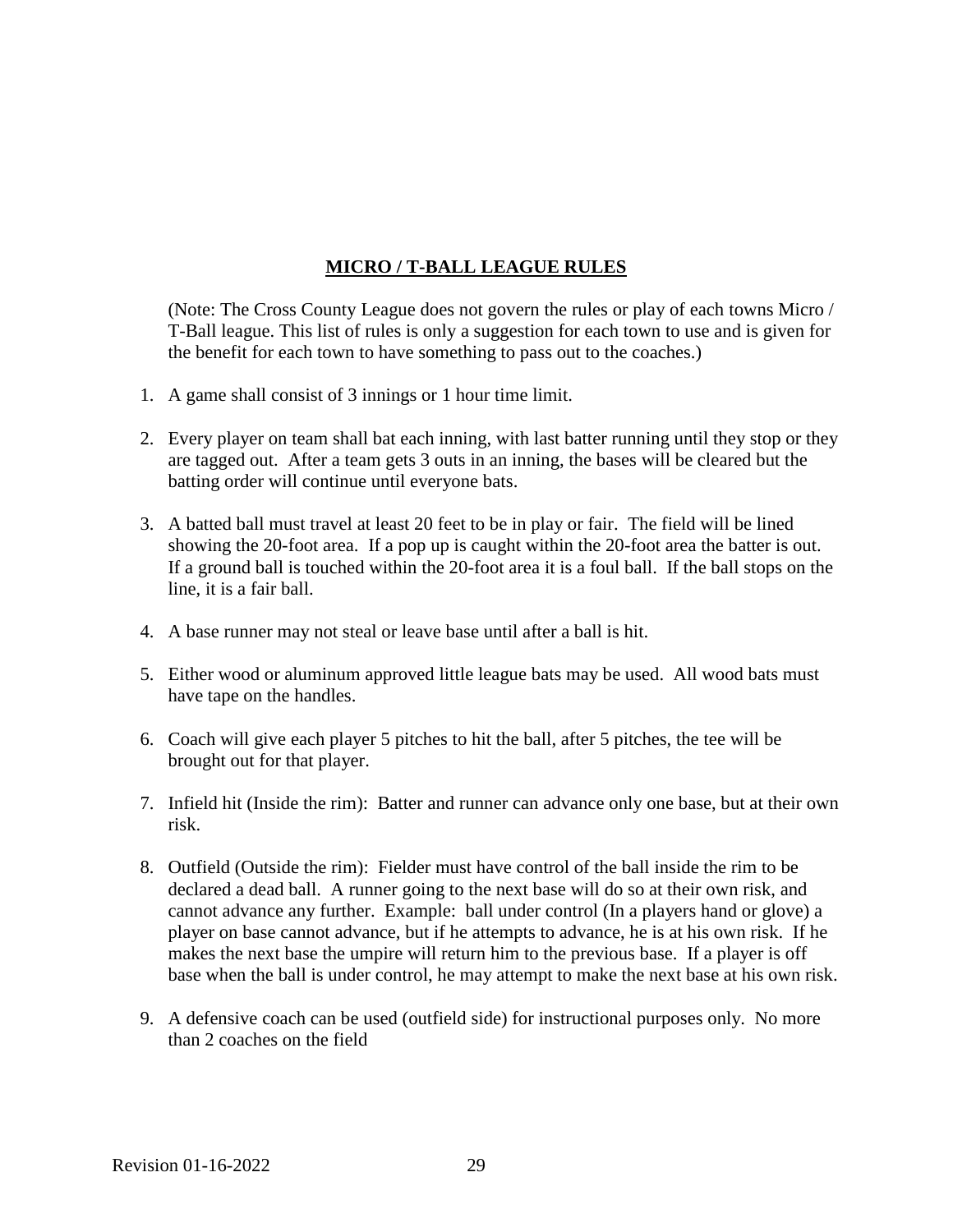**By our signatures below, we have reviewed and approved the current By-Laws with all revisions and addendums.** 

**This report is hereby approved on this \_\_16\_\_ day of \_January\_\_\_ 20\_22\_.**

 $\Delta$ rcanum **Eldorado**  $\frac{1}{\sqrt{2}}$ Eldorado *National* Trai  $N$ *p*<sub>p</sub>  $M$ **Franklin Monroe**  $\frac{1}{2}$ **West Milton Tri-Village**  $\mathcal{A}(\mathcal{U})$ **Bradford West Milton**  $\Box$ **Bradford Newton**